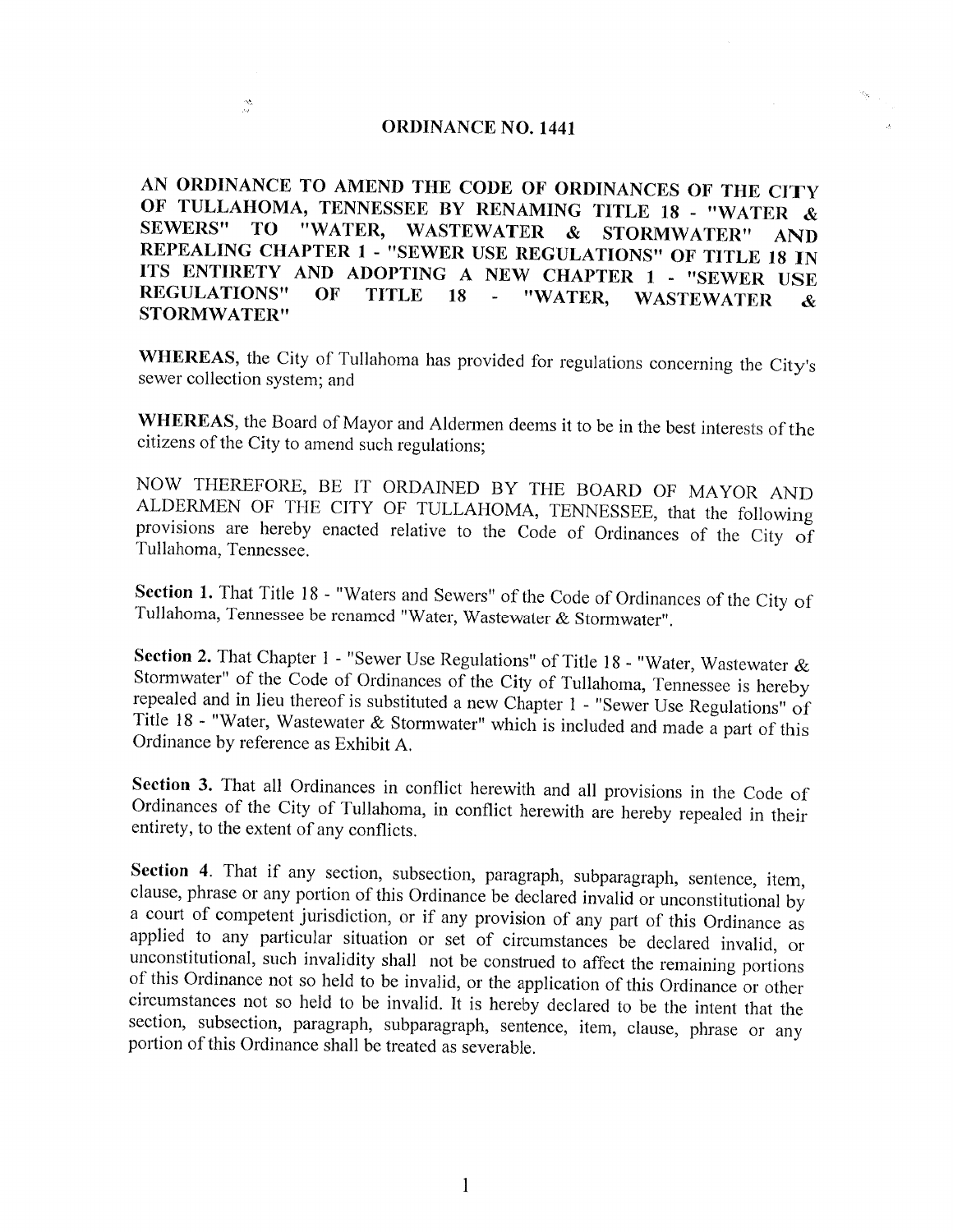Section 5. That this Ordinance shall take effect and be in full force and effect from and after its passage and from and after its passage after its caption being published one time in a newspaper of general circulation in Coffee County, Tennessee, the public welfare requiring it.

CITY OF TULLAHOMA, TENNESSEE

BY:

Lane Curlee, Mayor

ATTEST: (Dm

Rosemary Womack, City Recorder

APPROVED AS TO FORM AND LEGALITY:

Randall Morrison, City Attorney

PASSED ON FIRST READING: September 23, 2013

PASSED ON SECOND READING: October 14, 2013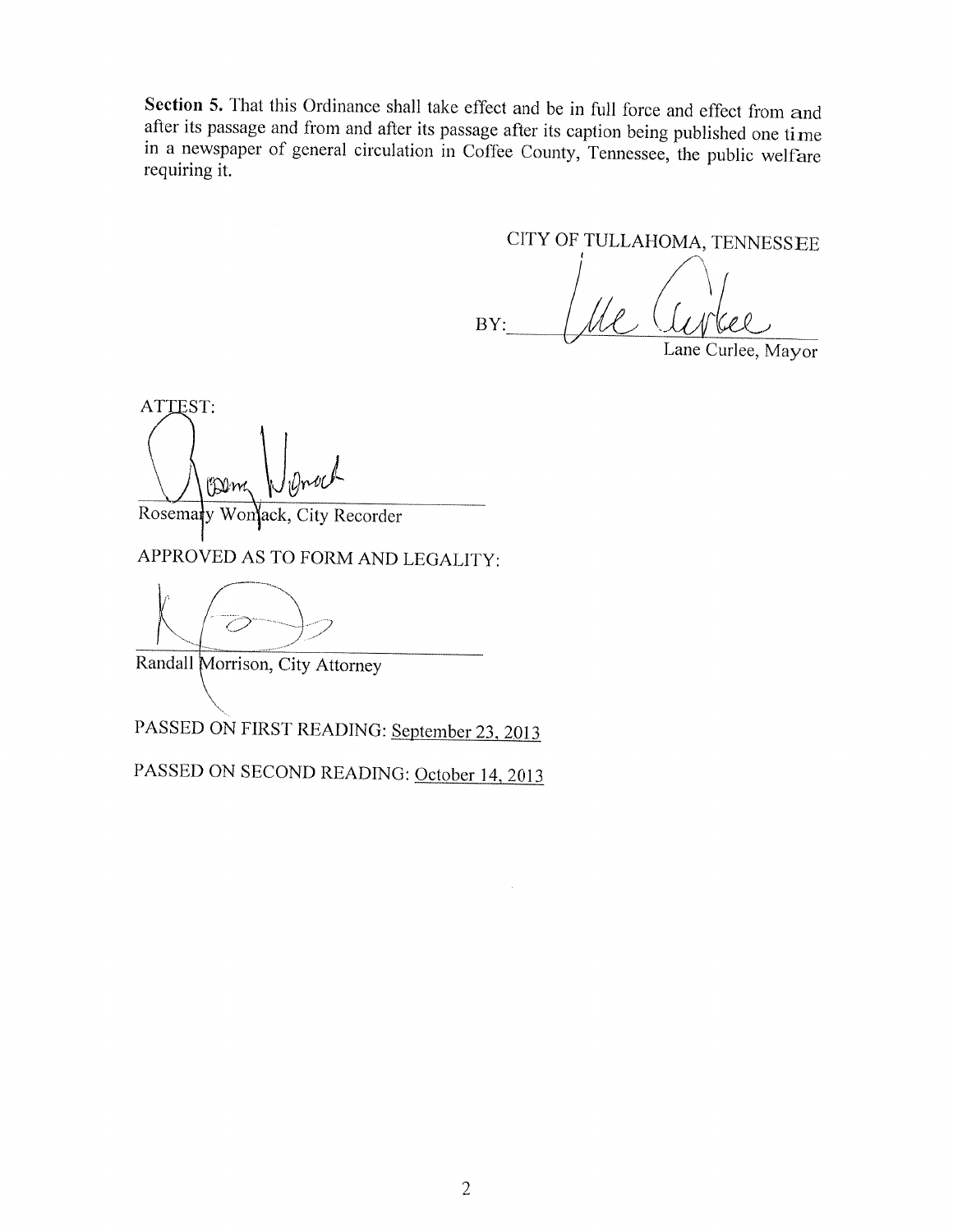# EXHIBIT A TO ORDINANCE NO. TITLE 18 CHAPTER 2 STORMWATER MANAGEMENT

#### 18-201 GENERAL PROVISIONS

#### (1) Purpose

It is the purpose of this ordinance to:

- (a) Protect, maintain, and enhance the environment of the City of Tullahoma and the public health, safety and the general welfare of the citizens of the city, by controlling discharges of pollutants to the city's stormwater system and maintain and improve the quality of the receiving waters into which the stormwater outfalls flow, including, without limitation, lakes, rivers, streams, ponds, wetlands, and groundwater of the city.
- (b) Enable the City of Tullahoma to comply with the National Pollution Discharge Elimination System (NPDES) permit and applicable regulations, 40 CFR §122.26 for stormwater discharges.
- (c) Allow the City of Tullahoma to exercise the powers granted in Tennessee Code Annotated §68-221-1105, which provides that, among other powers municipalities have with respect to stormwater facilities, is the power by ordinance to:
	- (i) Exercise general regulation over the planning, location, construction, and operation and maintenance of stormwater facilities in the municipality, whether or not owned and operated by the municipality;
	- (ii) Adopt any rules and regulations deemed necessary to accomplish the purposes of this statute, including the adoption of a system of fees for services and permits;
	- (iii) Establish standards to regulate the quantity of stormwater discharged and to regulate stormwater contaminants as may be necessary to protect water quality;
	- (iv) Review and approve plans and plats for stormwater management in proposed subdivisions or commercial / industrial developments;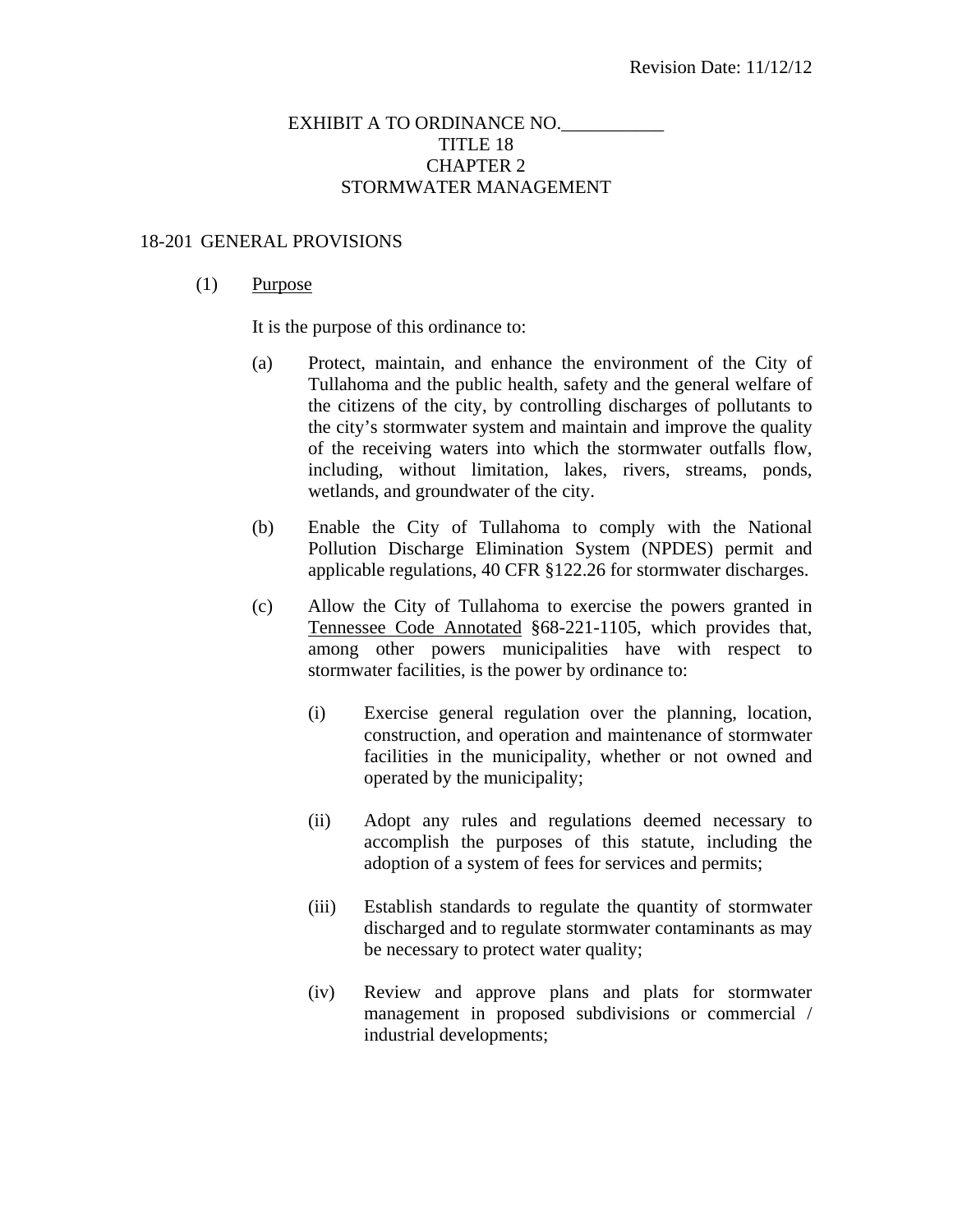- (v) Issue permits for stormwater discharges, or for the construction, alteration, extension, or repair of stormwater facilities;
- (vi) Suspend or revoke permits when it is determined that the permittee has violated any applicable ordinance, resolution, or condition of the permit;
- (vii) Regulate and prohibit discharges into stormwater facilities of sanitary, industrial, or commercial sewage or waters that have otherwise been contaminated; and
- (viii) Expend funds to remediate or mitigate the detrimental effects of contaminated land or other sources of stormwater contamination, whether public or private.
- (2) Administering Entity

 The Tullahoma Department of Public Works shall administer the provisions of this ordinance.

(3) Right of Entry

 The City of Tullahoma, or it's designees or agents, shall have the lawful right of entry onto any project for the purpose of determining compliance with the provisions of this ordinance. Determining compliance with the provisions of this ordinance may include inspection of construction, commercial, or industrial facilities, inspection of post construction stormwater controls or other stormwater control structures, investigation of stormwater related complaints, investigation of potential illicit discharges, or any other reasonable purpose that is deemed necessary for the enforcement of this ordinance. Right of entry shall not include entry into any buildings on a property without the permission of the building's owner or occupants.

### (4) Right to Correct Violations

 It is imperative to the stormwater system and to the quality of the receiving streams that illicit discharges, unacceptable non-stormwater discharges, and other stormwater quality violations be eliminated in a timely manner. If after reasonable notice from the Department of Public Works, a violation has not been corrected by the owner of the property or facility from which the violation is originating, then the Department of Public Works may take the necessary measures to have the violation eliminated. All costs associated with the elimination of the violation will be billed back to the owner of the violating property or facility. These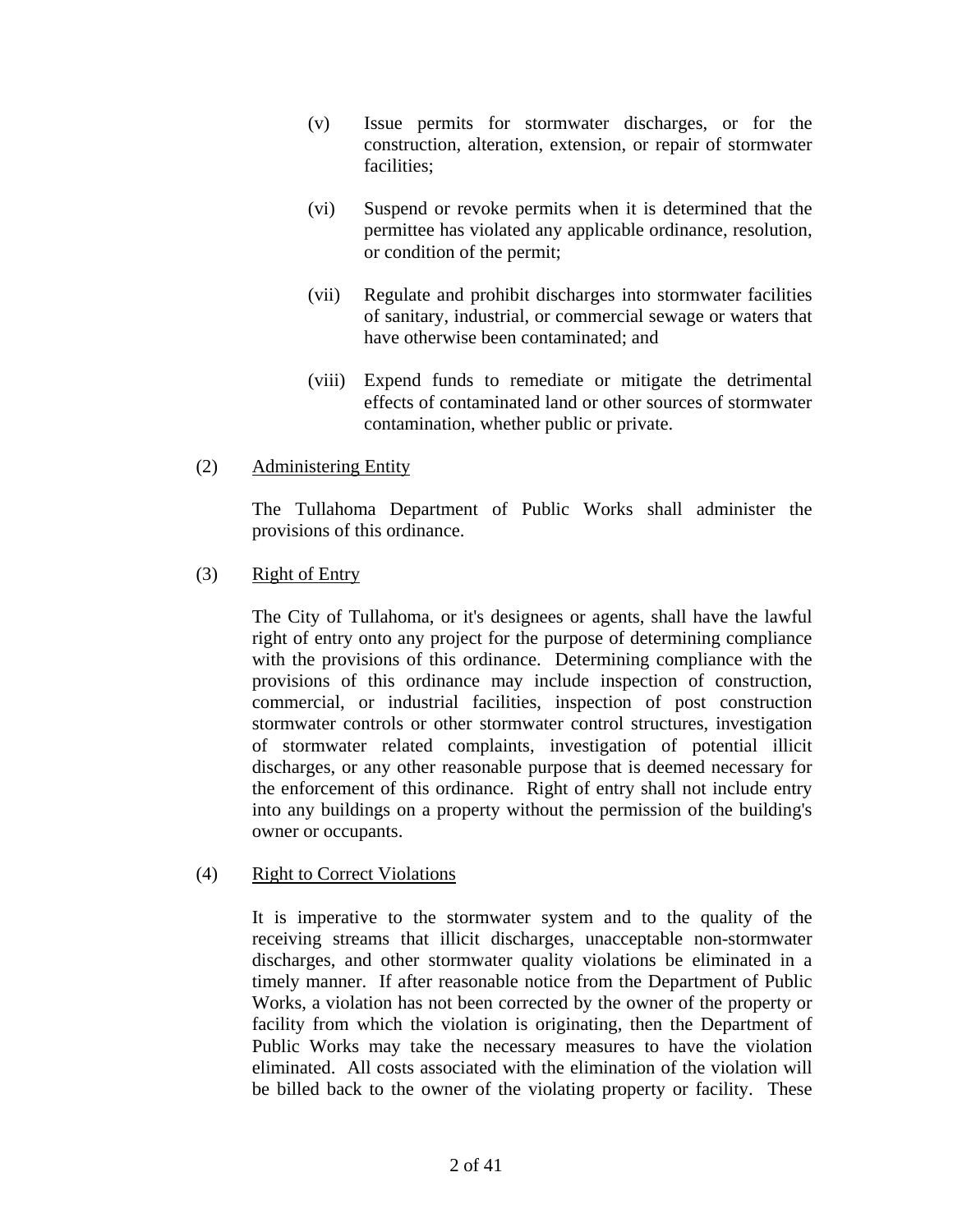costs shall include direct and indirect costs associated with the corrective work.

# 18-202 DEFINITIONS

 For the purpose of this chapter, the following definitions shall apply: Words used in the singular shall include the plural, and the plural shall include the singular; words used in the present tense shall include the future tense. The word "shall" is mandatory and not discretionary. The word "may" is permissive. Words not defined in this section shall have the meaning given by common and ordinary use as defined in the latest edition of Webster's Dictionary.

- (1) "As built plans" means drawings depicting conditions as they were actually constructed.
- (2) "Base Flood" means the flood having a one percent chance of being equaled or exceeded in any given year (the 100-year flood).
- (3) "Base Flood Elevation" means the water-surface elevation associated with the base flood.
- (4) "Best Management Practices" or "BMPs" are physical, structural, and/or managerial practices that, used singly or in combination, prevent or reduce pollution of water, that have been approved by the City of Tullahoma, and that have been incorporated by reference into this ordinance as if fully set out therein.
- (5) "Channel" means a natural or artificial watercourse with a definite bed and banks that conducts flowing water continuously or periodically.
- (6) "Chronic Violator" means any person that violates the provisions of the Stormwater Management Ordinance at least three times in a one year period. The violations do not have to appear on the same project but do have to be of a similar nature.
- (7) "Community Water" means any and all rivers, streams, creeks, branches, lakes, reservoirs, ponds, drainage systems, springs, wetlands, wells and other bodies of surface or subsurface water, natural or artificial, lying within or forming a part of the boundaries of the City of Tullahoma.
- (8) "Contaminant" means any physical, chemical, biological, or radiological substance or matter in water.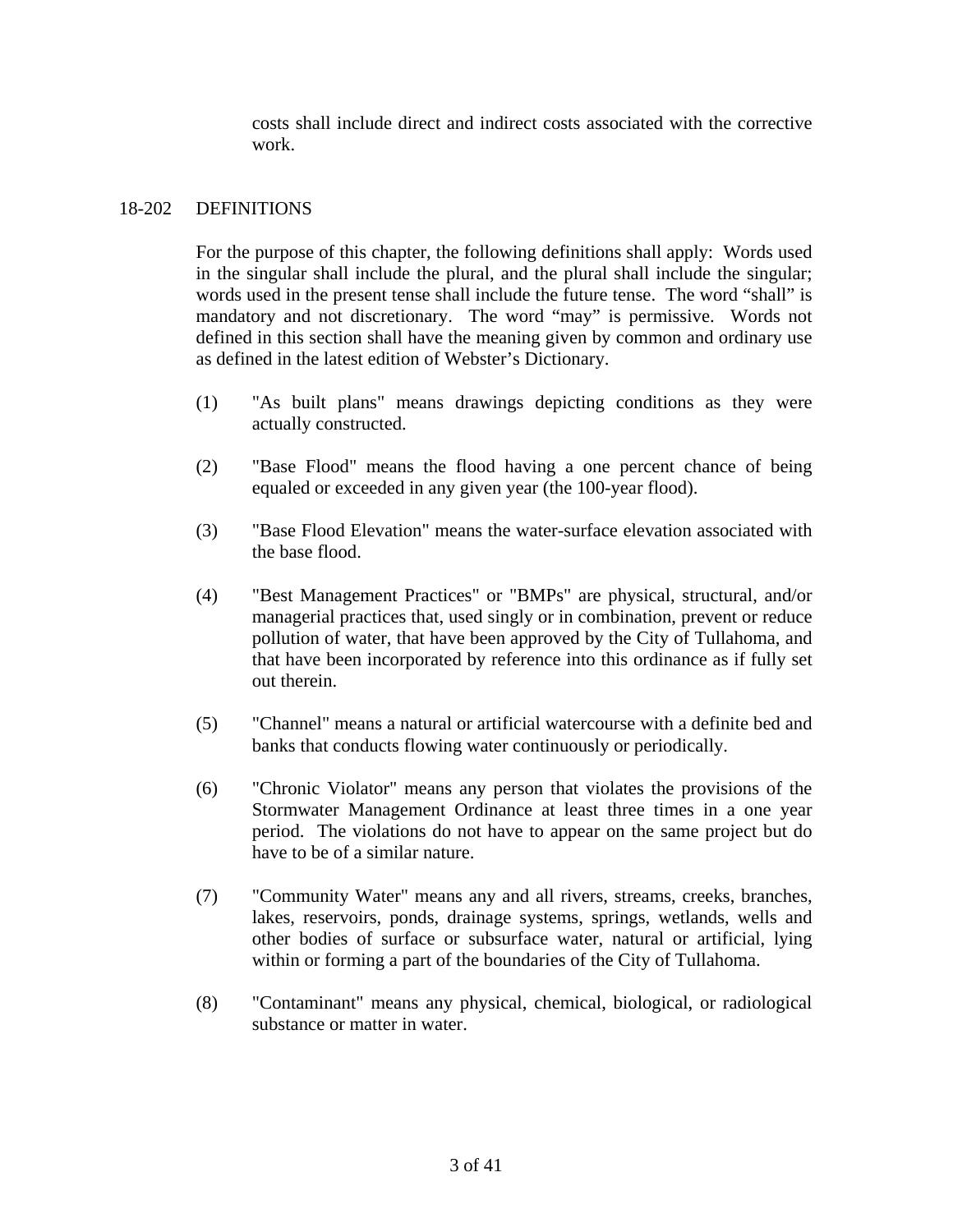- (9) "Design Storm Event" means a hypothetical storm event, of a given frequency interval and duration, used in the analysis and design of a stormwater facility.
- (10) "Director" means the Director of the Department of Public Works.
- (11) "Discharge" means dispose, deposit, spill, pour, inject, seep, dump, leak or place by any means, or that which is disposed, deposited, spilled, poured, injected, seeped, dumped, leaked, or placed by any means including any direct or indirect entry of any solid or liquid matter into the municipal separate storm sewer system.
- (12) "Easement" means an acquired privilege or right of use or enjoyment that a person, party, firm, corporation, municipality or other legal entity has in the land of another.
- (13) "Equivalent Residential Unit" or "ERU" shall be the base unit of measure for the establishment of stormwater user's fees. One ERU shall be equal to the average square footage of a detached single-family residential property within the City of Tullahoma.
- (14) "Erosion" means the removal of soil particles by the action of water, wind, ice, or other geological agents, whether naturally occurring or acting in conjunction with or promoted by anthropogenic activities or effects.
- (15) "Erosion and Sediment Control Plan" means a written plan (including drawings or other graphic representations) that is designed to minimize the accelerated erosion and sediment runoff at a site during construction activities.
- (16) "Floodway" means the channel of a river or other watercourse and the adjacent land areas that must be reserved in order to discharge the base flood without cumulatively increasing the water surface elevation.
- (17) "Floodway Fringe" means the area between the floodway boundary and the 100-year floodplain boundary.
- (18) "Governing Body" means the Tullahoma Board of Mayor and Aldermen
- (19) "Illicit Connections" means illegal and/or unauthorized connections to the municipal separate stormwater system whether or not such connections result in discharges into that system.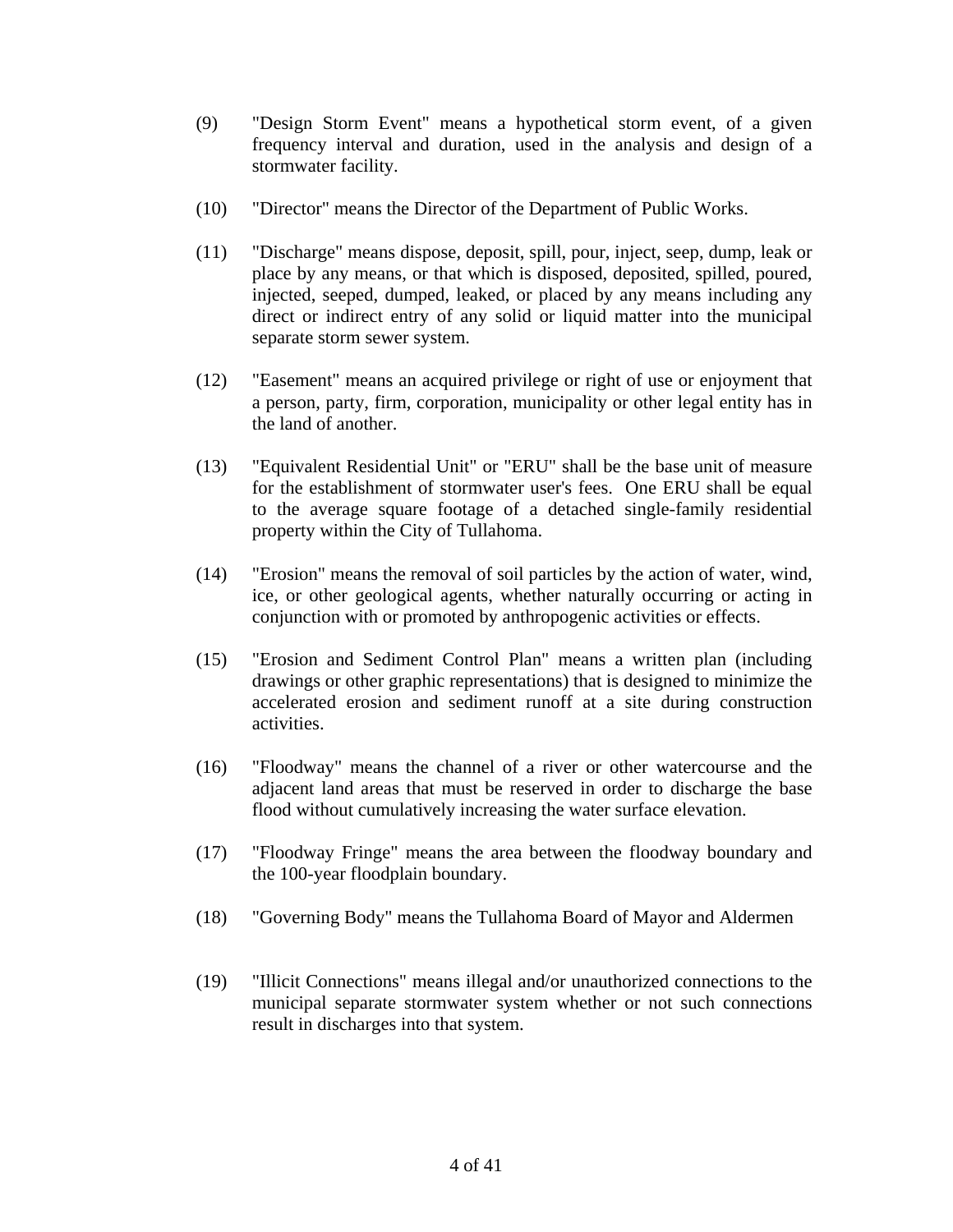- (20) "Illicit Discharge" means any discharge to the municipal separate storm sewer system that is not composed entirely of stormwater and not specifically exempted under §7.2.
- (21) "Land Disturbance and Stormwater Protection Permit" means a permit issued by the Department of Public Works to allow land disturbing activity as defined below.
- (22) "Land Disturbing Activity" means any activity on property that results in a change in the existing soil cover (both vegetative and non-vegetative) and/or the existing soil topography. Land disturbing activities include, but are not limited to, development, re-development, demolition, construction, reconstruction, clearing, grading, filling, and excavation.
- (23) "Maintenance" means any activity that is necessary to keep a stormwater facility in good working order so as to function as designed. Maintenance shall include complete reconstruction of a stormwater facility if reconstruction is needed in order to restore the facility to its original operational design parameters. Maintenance shall also include the correction of any problem on the site property that may directly impair the functions of the stormwater facility.
- (24) "Maintenance Agreement" means a document recorded in the land records that acts as a property deed restriction, and which provides for long-term maintenance of stormwater management practices.
- (25) "Municipal separate storm sewer system (MS4)" means the conveyances owned or operated by the municipality for the collection and transportation of stormwater, including the roads and streets and their drainage systems, catch basins, curbs, gutters, ditches, man-made channel, and storm drains.
- (26) "National Pollutant Discharge Elimination System Permit" or "NPDES permit" means a permit issued pursuant to 33 U.S.C. 1342.
- (27) "Off-site facility" means a structural BMP located outside the subject property boundary described in the permit application for land development activity.
- (28) "On-site facility" means a structural BMP located within the subject property boundary described in the permit application for land development activity.
- (29) "Peak flow" means the maximum instantaneous rate of flow of water at a particular point resulting from a storm event.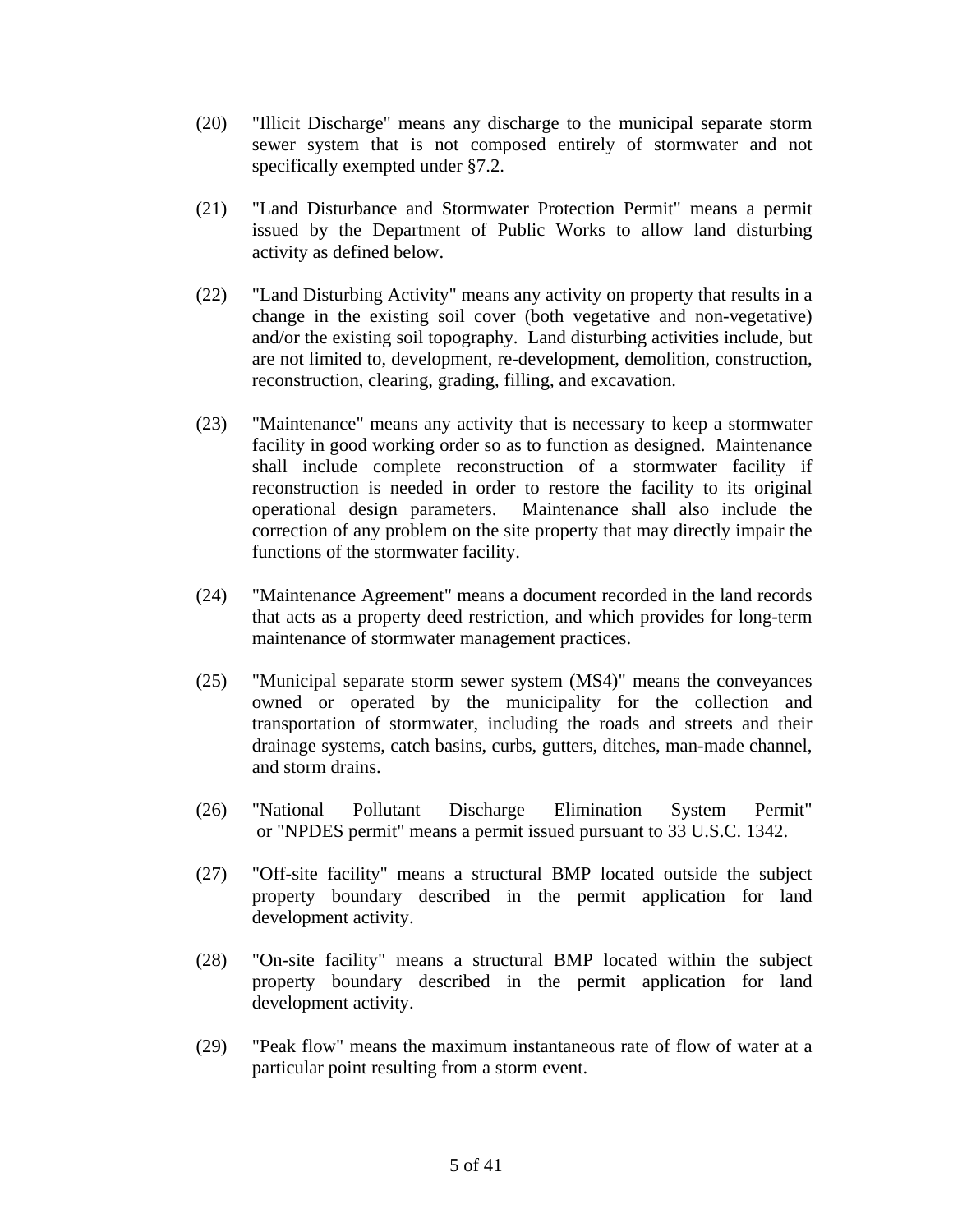- (30) "Person" means any and all persons, including any individual, firm or association and any municipal or private corporation organized or existing under the laws of this or any other state or country.
- (31) "Priority Area" means an area where land use or activities have the potential to generate highly contaminated runoff, with concentrations of pollutants in excess of those typically found in stormwater.
- (32) "Priority Construction" means construction that occurs in a "priority area" as previously defined.
- (33) "Runoff" means that portion of the precipitation on a drainage area that is discharged from the area into the municipal separate stormwater system.
- (34) "Sediment" means solid material, both mineral and organic, that is in suspension, is being transported, or has been moved from its site of origin by air, water, gravity, or ice and has come to rest on the earth's surface either above or below sea level.
- (35) "Sedimentation" means soil particles suspended in stormwater that can settle in stream beds and disrupt the natural flow of the stream.
- (36) "Soils Report" means a study of soils on a subject property with the primary purpose of characterizing and describing the soils. The soils report shall be prepared by a qualified soils engineer, who shall be directly involved in the soil characterization either by performing the investigation or by directly supervising employees.
- (37) "Stabilization" means providing adequate measures, vegetative and/or structural, that will prevent erosion from occurring.
- (38) "Stormwater" means stormwater runoff, snow melt runoff, surface runoff, street wash waters related to street cleaning or maintenance, infiltration and drainage.
- (39) "Stormwater management" means the programs to maintain quality and quantity of stormwater runoff to pre-development levels.
- (40) "Stormwater management facilities" means the drainage structures, conduits, ditches, combined sewers, sewers, and all device appurtenances by means of which stormwater is collected, transported, pumped, treated, or disposed of.
- (41) "Stormwater management plan" means the set of drawings and other documents that compiles all of the information and specifications for the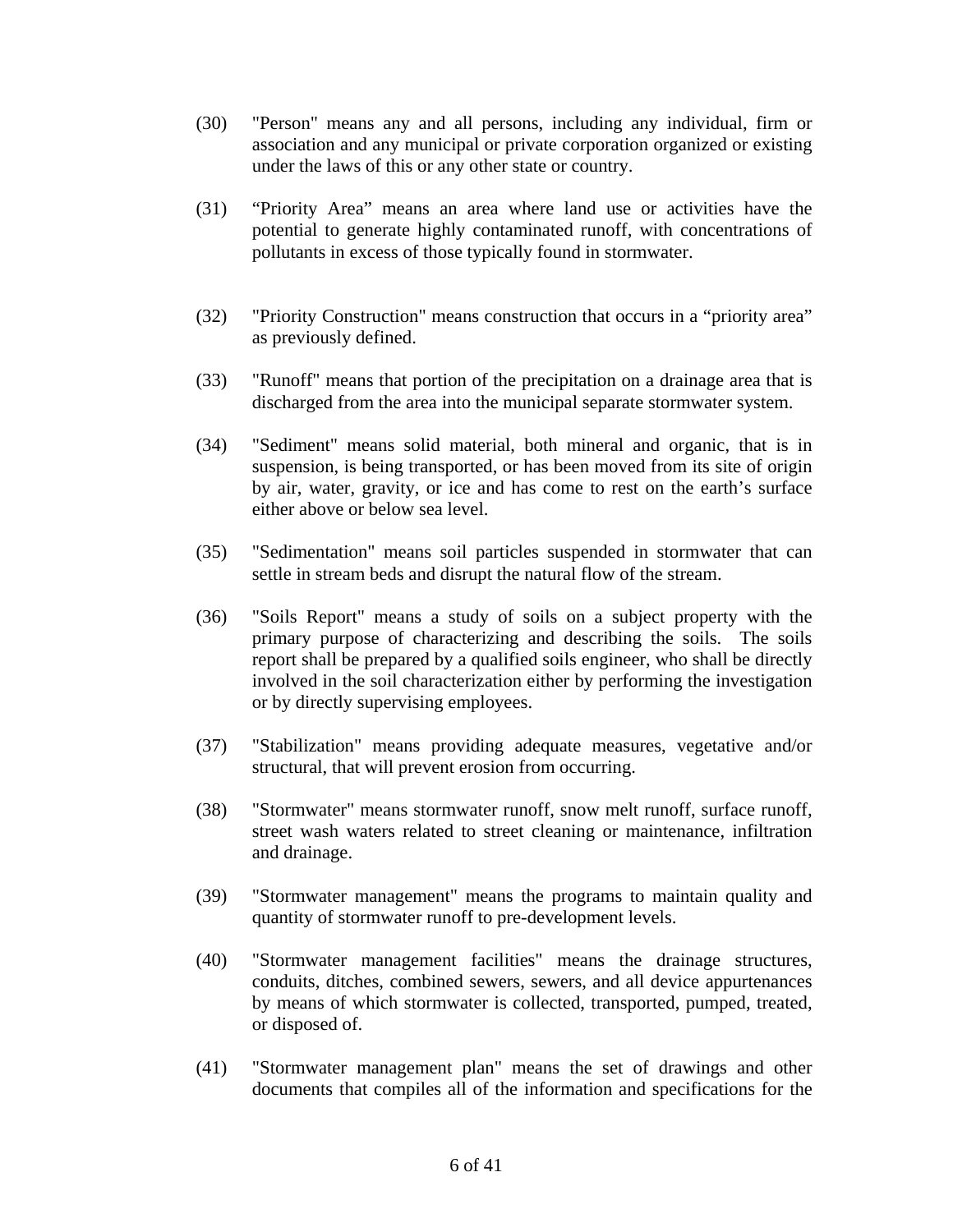programs, drainage systems, structures, BMPs, concepts and techniques intended to maintain or restore quality and quantity of stormwater runoff to pre-development levels.

- (42) "Stormwater runoff" means flow on the surface of the ground, resulting from precipitation.
- (43) "Structural BMPs" means devices that are constructed to provide control of stormwater runoff.
- (44) "Surface water" includes waters upon the surface of the earth in bounds created naturally or artificially including, but not limited to, streams, other water courses, lakes and reservoirs.
- (45) "TDEC" means the Tennessee Department of Environment and Conservation, Division of Water Pollution Control
- (46) "Watercourse" means a permanent or intermittent stream or other body of water, either natural or man-made, which gathers or carries surface water.
- (47) "Watershed" means all the land area that contributes runoff to a particular watercourse.

### 18-203 LAND DISTURBANCE AND STORMWATER PROTECTION PERMITS

(1) When Required

 Every person will be required to obtain a Land Disturbance and Stormwater Protection Permit from the Tullahoma Department of Public Works in the following cases:

- (a) Land disturbing activity disturbs one (1) or more acres of land;
- (b) Land disturbing activity of less than one (1) acre if such activity is part of a larger common plan of development or sale that affects one (1) or more acres of land;
- (c) Land disturbing activity of less than one (1) acre of land, if in the discretion of the Public Works Department such activity poses a potential threat to the MS4 or Waters of the State.
- (2) Building Permit

 No Building Permit shall be issued until the applicant has obtained a Land Disturbance and Stormwater Protection Permit where the same is required by this ordinance.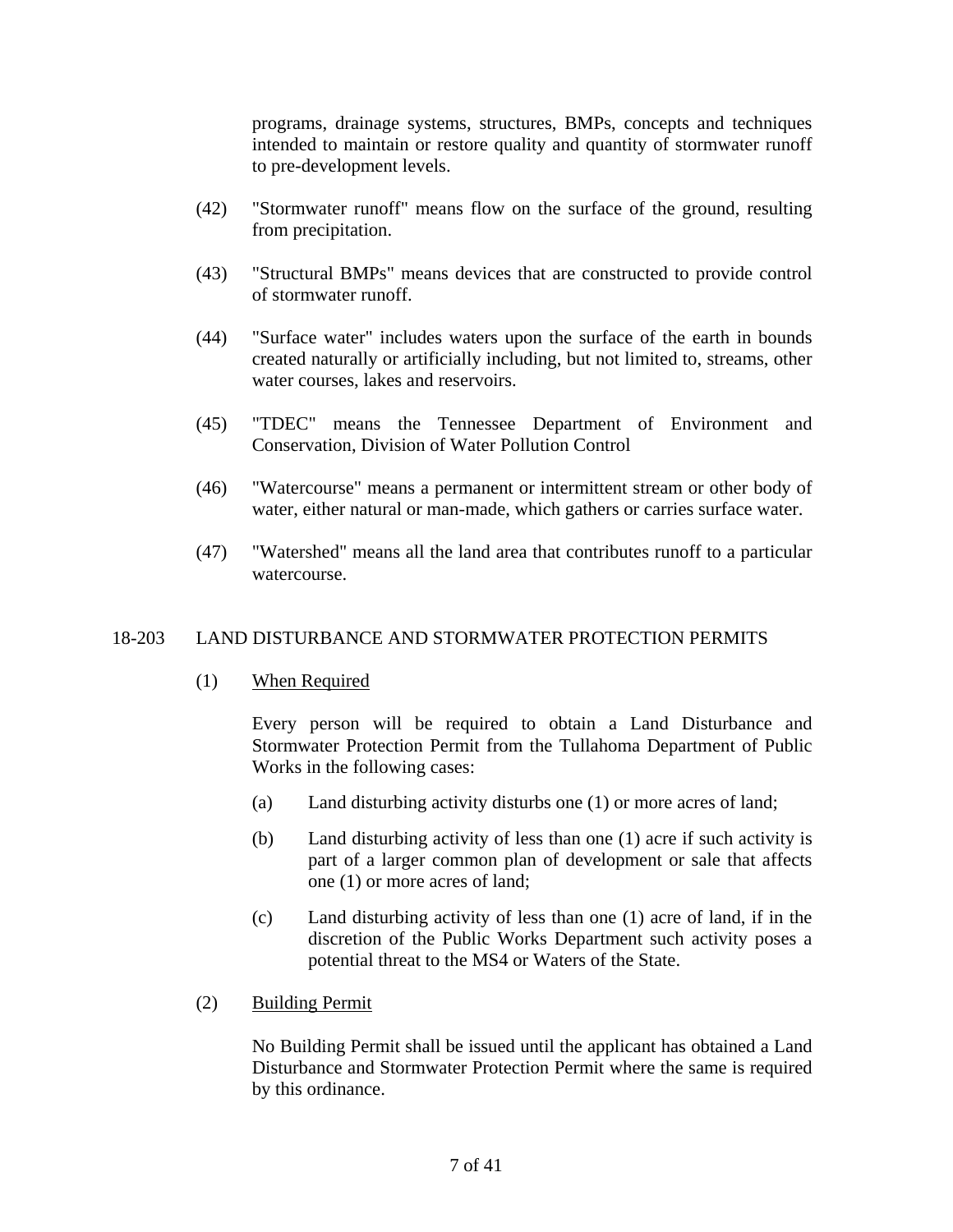## (3) Exemptions

The following activities are exempt from the permit requirement:

- (a) Any emergency activity that is immediately necessary for the protection of life, property, or natural resources.
- (b) Existing nursery and agricultural operations conducted as a permitted main or accessory use.
- (4) Application for a Land Disturbance and Stormwater Protection Permit

 Each application for a Land Disturbance and Stormwater Protection permit shall contain the following:

- (a) Name of Applicant; The applicant shall be the owner of the property on which the project is located. The Permit may be issued to a designated agent of the property owner, but the designated agent must provide proof of permission from the property owner that the agent may sign application and obtain the permit on the owner's behalf.
- (b) Business or residence address of Applicant;
- (c) Name, address and telephone number of the owner of the property of record in the office of the assessor of property;
- (d) Address and legal description of subject property including the tax reference number and parcel number of the subject property;
- (e) Name, address and telephone number of the contractor and any subcontractors who shall perform the land disturbing activity and who shall implement the erosion and sediment control plan;
- (f) A statement indicating the nature, extent and purpose of the land disturbing activity including the size of the area for which the permit shall be applicable and a schedule for the starting and completion dates of the land disturbing activity.
- (g) Each application shall be accompanied by:
	- (i) A Stormwater Management Plan providing for stormwater management during construction and after construction has been completed.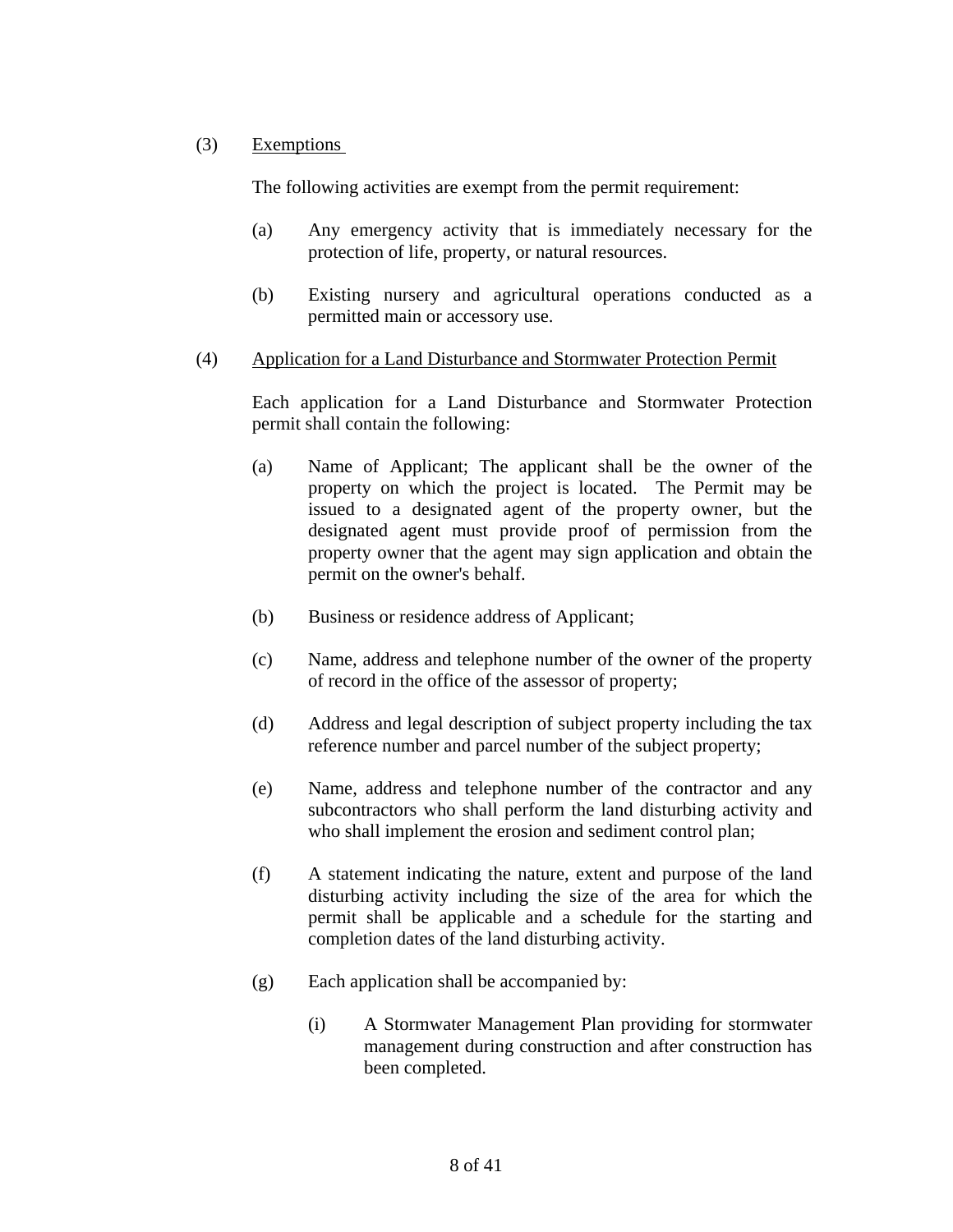- (ii) A copy of Notice of Intent (NOI) submitted to Tennessee Department of Environment and Conservation for coverage under General Stormwater Permit for Construction Activity, if required.
- (iii) Permit Review and Inspection Fees, as set by this ordinance.

## (5) Review and Approval of Application

 The Department of Public Works will review each application for a Land Disturbance and Stormwater Protection Permit to determine its conformance with the provisions of this ordinance. Within 5 work days after receiving a *complete* application, the Department shall provide one of the following responses in writing:

- (a) Approval of the permit application;
- (b) Approval of the permit application with conditions; subject to such reasonable conditions as may be necessary to secure substantially the objectives of this ordinance, and issue the permit subject to these conditions; or
- (c) Denial of the permit application, indicating the reason(s) for the denial.

 If the Department of Public Works has granted approval of the permit with conditions, the applicant shall submit a revised plan that conforms to the conditions established by the Department, within 7 days of receipt of the conditional approval. However, the applicant shall be allowed to proceed with his land disturbing activity so long as it conforms to the conditions established by the Department.

 No development plans (or building permit, if required) will be released until the Land Disturbance and Stormwater Protection Permit has been approved.

### (6) Permit Duration

 Every Land Disturbance and Stormwater Protection Permit shall expire and become null and void if substantial work authorized by such permit has not commenced within one hundred eighty (180) calendar days of issuance. The work authorized by such permit shall not be suspended or abandoned at any time after the work is commenced but shall be carried through to completion. A suspension of work for one hundred eighty (180) calendar days, without prior notification and approval, may result in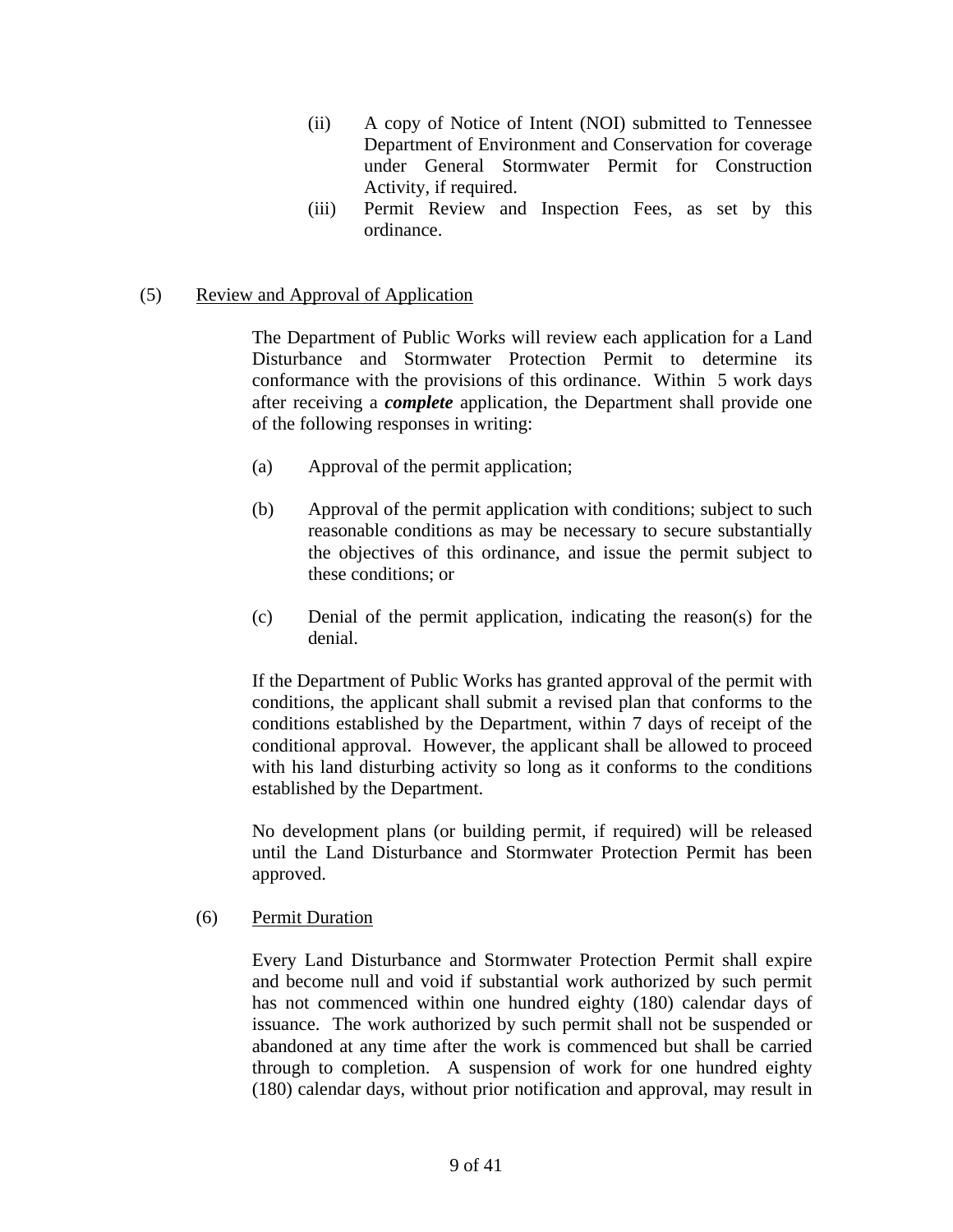the nullification of the permit and potential forfeiture of bonds. In any event the permittee is responsible for stabilization of any land disturbance activities if the permit is nullified due to extended suspension of work. Once the permit is nullified, the permittee will be required to submit a new application to be able to complete the project, and may be subject to additional permit application fees.

## (7) Pre-Construction Conference

 A pre-construction conference will be mandatory for all priority construction activities. Priority construction activities will include the following:

- (a) Construction activities discharging directly into, or immediately upstream of, waters the state recognizes as impaired (for siltation) or high quality
- (b) Construction activities that will result in the disturbance of 5 acres or more of property
- (c) All non-residential construction activities
- (d) Any other construction activities that the Department of Public Works deems should be considered a priority construction activity

 The Department of Public Works may, at its discretion, require a preconstruction conference for any construction activity, regardless of whether or not the activity is classified as a priority construction activity.

### (8) Notice of Construction

 The applicant must notify the Department of Public Works ten (10) days in advance of the commencement of construction. Regular inspections of the stormwater management system shall be conducted by the Department of Public Works. All inspections shall be documented and written reports prepared that contain the following information:

- (a) The date and location of the inspection;
- (b) Whether construction is in compliance with the approved Erosion and Sediment Control Plan and/or Stormwater Management Plan;
- (c) Variations from the approved construction specifications;
- (d) Any violations that may exist.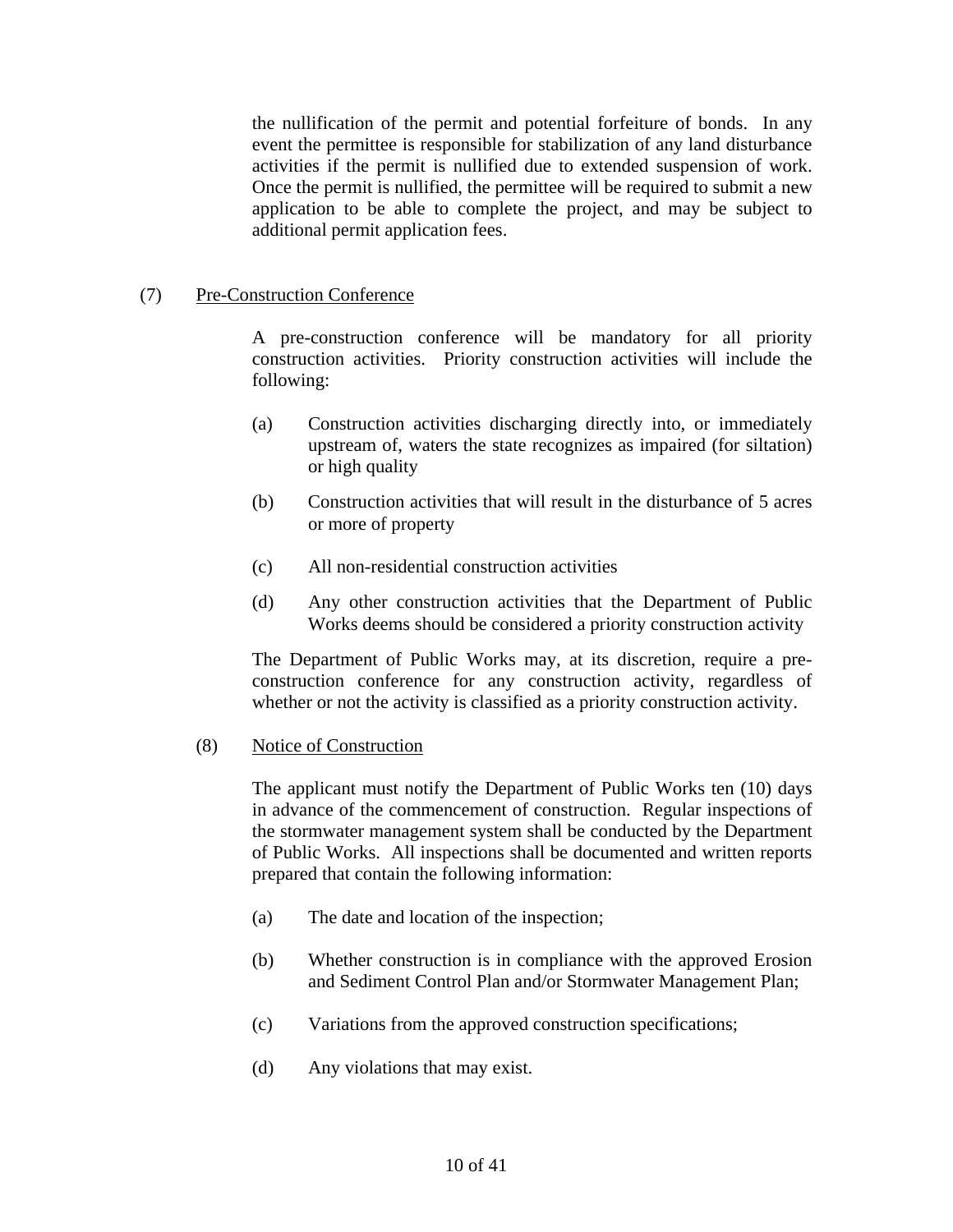Copies of the inspection reports will be maintained at the Department of Public Works.

# (9) Performance Bonds

 The Department of Public Works shall require the submittal of a performance security or performance bond prior to issuance of a permit in order to ensure that the stormwater practices are installed by the permit holder as required by the approved Stormwater Management Plan. The amount of the performance bond shall be the total estimated construction cost of the structural BMPs and permanent infrastructure approved under the permit plus any reasonably foreseeable additional related costs. The Department may also require the submittal of a performance bond at any point during construction in an amount sufficient to cover all remaining items that have not yet been constructed. The performance bond shall contain forfeiture provisions for failure to complete work specified in the Stormwater Management Plan. The applicant shall provide an itemized construction cost estimate complete with unit prices which shall be subject to acceptance, amendment or rejection by the Department of Public Works. The Department shall have the right to calculate the estimated cost of construction for the purpose of determining the required performance bond amount.

 The performance bond shall be released in full only upon submission of as-built plans (if requested) and written certification by a registered professional engineer licensed to practice in Tennessee that the structural BMPs and infrastructure have been installed in accordance with the approved plan and other applicable provisions of this ordinance. Partial releases of the performance bond, based on the completion of various stages of construction, can be made at the discretion of the Department of Public Works.

# 18-204 STORMWATER SYSTEM DESIGN AND MANAGEMENT STANDARDS

(1) Stormwater Design and BMP Manual

 The City of Tullahoma adopts as its stormwater design and best management practices (BMP) manual the following publications, which are incorporated by reference in this ordinance as if fully set out herein:

- (a) TDEC Sediment and Erosion Control Handbook*, latest* edition.
- (b) TDEC Manual for Post Construction, *latest edition*.

### (2) General Performance Criteria for Stormwater Management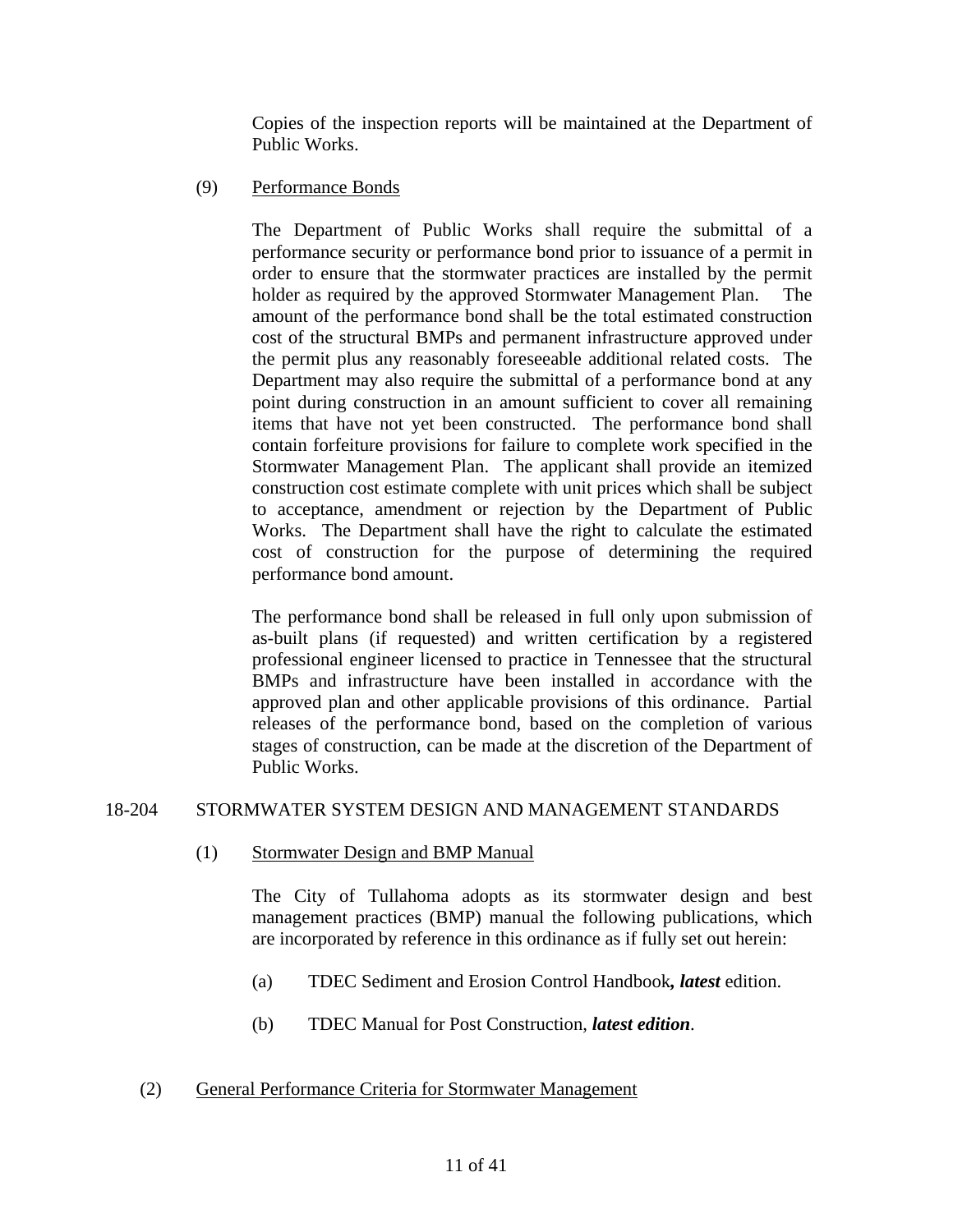Unless judged by the Department of Public Works to be exempt, the following performance criteria shall be addressed for stormwater management at all sites:

- (a) All site designs shall control the peak flow rates of stormwater discharge associated with design storms specified in this ordinance or in the BMP manual and reduce the generation of post construction stormwater runoff to pre-construction levels. These practices should seek to utilize pervious areas for stormwater treatment and to infiltrate stormwater runoff from driveways, sidewalks, rooftops, parking lots, and landscaped areas to the maximum extent practical to provide treatment for both water quality and quantity.
- (b) To protect stream channels from degradation, specific channel protection criteria shall be provided as prescribed in the BMP manual.
- (c) Stormwater discharges to critical areas with sensitive resources (i.e., shellfish beds, endangered species, swimming beaches, water supply reservoirs) may be subject to additional performance criteria, or may need to utilize or restrict certain stormwater management practices, at the discretion of the Department of Public Works.
- (d) Stormwater discharges from "priority areas" may require the application of specific structural BMPs and pollution prevention practices.
- (e) Prior to or during the site design process, applicants for Land Disturbance and Stormwater Protection Permits shall consult with the Department of Public Works to determine if they are subject to additional stormwater design requirements.
- (f) The permanent hydrologic data for each sub-area including total land area, appropriate runoff co-efficient, time of concentrations as calculated using the SCS-TR-55 method or approved equal, total runoff for the two (2), five (5), twenty-five (25), and one-hundred (100) year storm events for each area using the SCS-TR-55 method for drainage areas greater than 100 acres or rational method for drainage areas up to one-hundred (100) acres. Nashville Tennessee intensity-duration-frequency curves shall be used for runoff calculations if local data is not available.
- (g) Hydraulic capacity of existing and proposed storm water conveyance structures and channels located on the site and off-site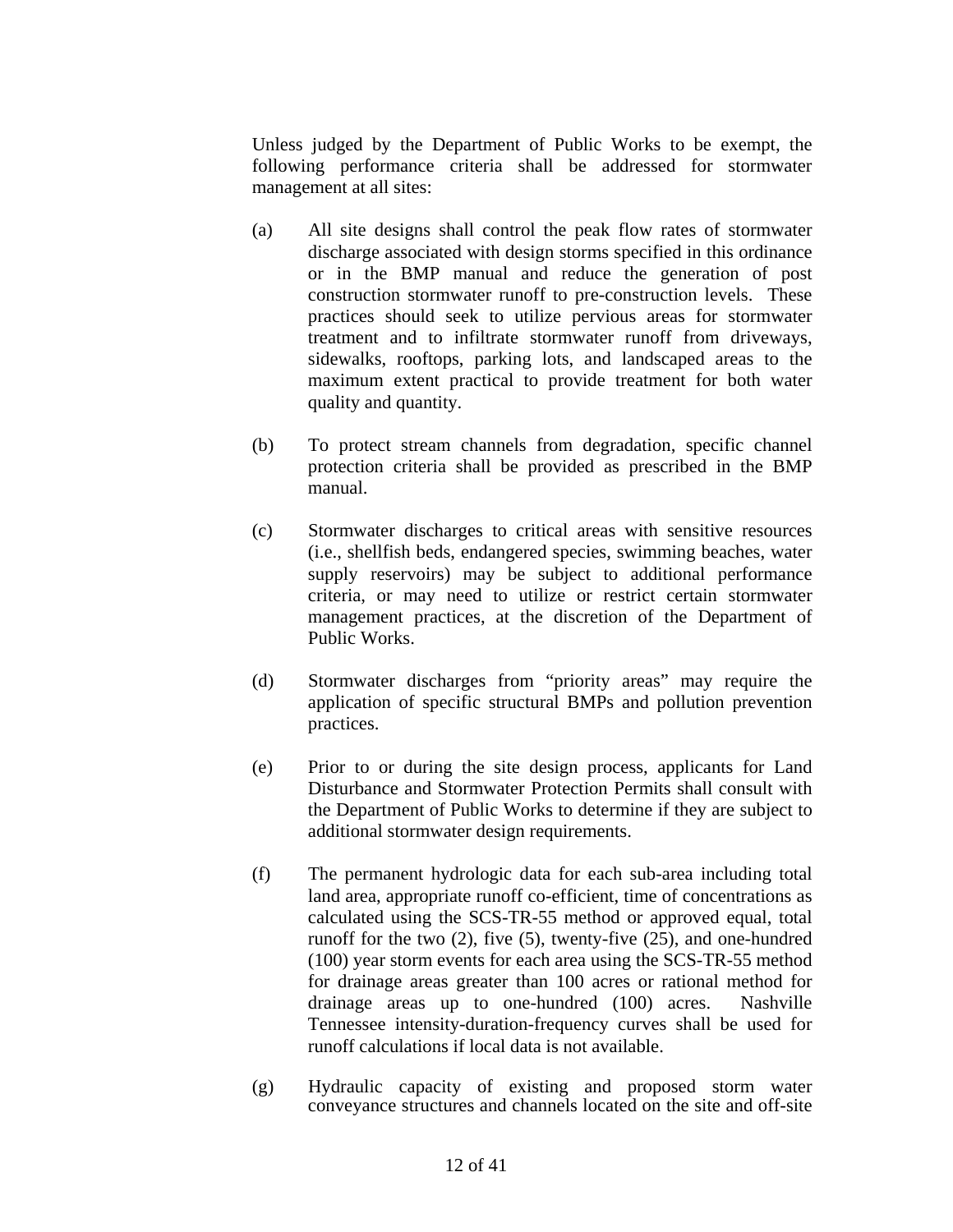(two structures downstream) using Mannings Formula. Each structure or channel shall be capable of passing the referenced event without surcharge:

- (i) Twenty-five (25) year design storm Residential areas, minor street culverts.
- (ii) Fifty (50) year design storm Major drainage channels (existing "blue-line" or intermittent streams), collector and minor arterial street culverts.
- (iii) One hundred (100) year design storm Major Arterial street culverts

Each drainage structure and/or channel shall be designed to not cause flooding of any structure during the one-hundred year event.

- (h) Erosion control calculations for slopes having a grade of twenty (20) percent or greater and a length longer than twenty (20) feet for the applicable design storm event.
- (i) Net pre-construction and post construction runoff exiting the site resulting from the two  $(2)$ , five  $(5)$ , twenty-five  $(25)$ , and onehundred (100) year storm events using the SCS-TR-55 method for drainage areas greater than 100 acres or rational method for drainage areas up to one-hundred (100) acres. Runoff velocities shall also be determined.
- (j) Detention pond inflow/outflow calculations for the two (2), five (5), twenty-five (25), and one hundred (100) years storm events. Detention calculations shall include stage-storage calculations, elevation-discharge calculations, inflow hydrograph development, routing calculations, and discharge calculations. A one (1) foot minimum freeboard shall be maintained for each design storm event in the detention basin design. The design shall ensure postdevelopment discharge rates do not exceed pre-development discharge rates for the two (2), five (5), and twenty-five (25) year storm events. The design shall ensure that the post-development discharge for the one hundred (100) year design storm can be managed safely by the detention facility, incorporating spillways as necessary, but not necessarily equaling pre-development discharge rates
- (k) If sediment escapes the construction site, off-site accumulations of sediment that have not reached a stream must be removed at a frequency sufficient to minimize offsite impacts (e.g., fugitive sediment that has escaped the construction site and has collected in street must be removed so that it is not subsequently washed into storm sewers and streams by the next rain and/or so that it does not pose a safety hazard to users of public streets). Sediment that has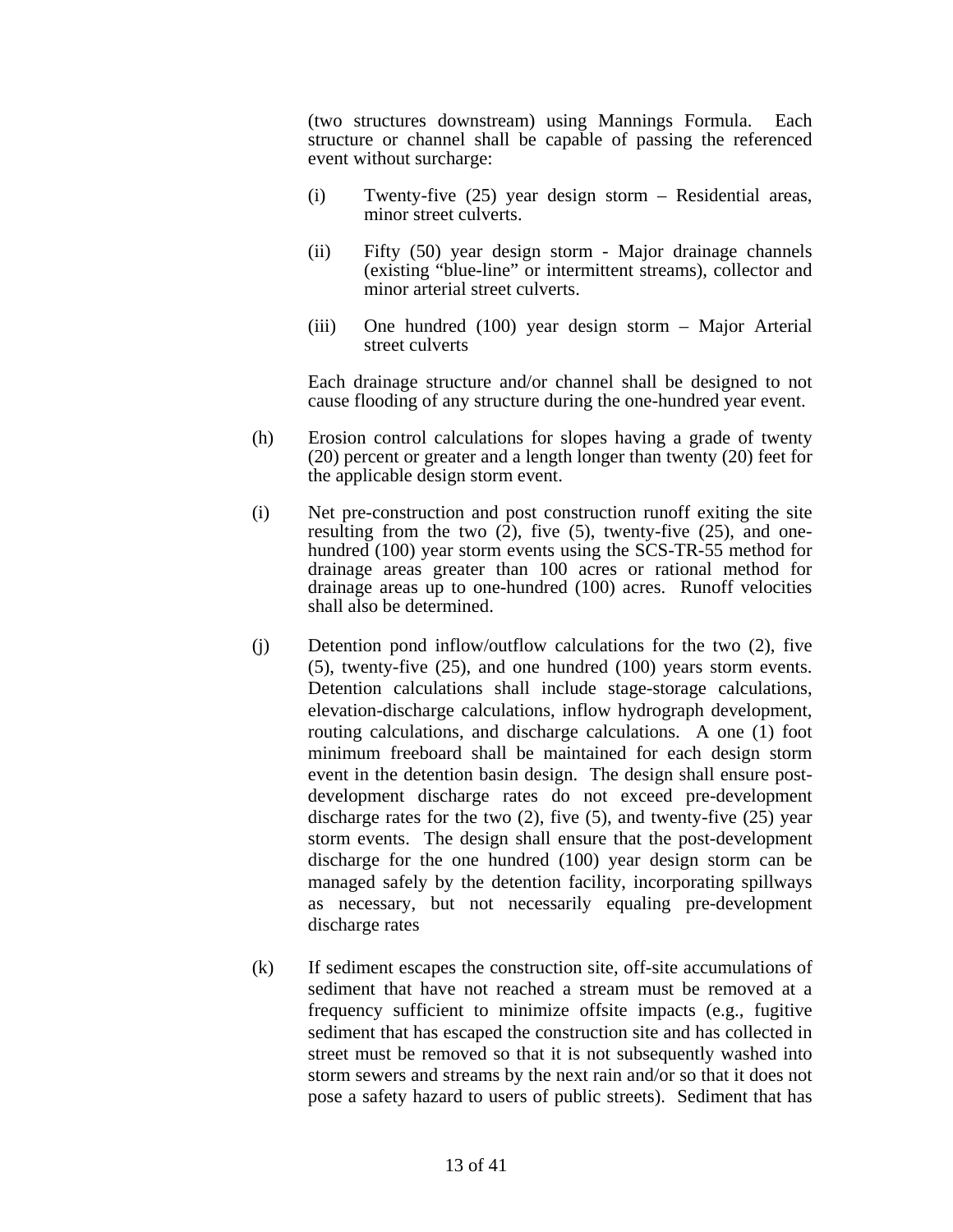reached a stream shall be reported to the Department of Public Works as soon as it is discovered. No attempts to remove sediment from a stream shall be made without prior approval. Appropriate arrangements will need to be made to enter private property for the purpose of removing sediment accumulations.

- (l) Sediment should be removed from sediment traps, silt fences, sedimentation ponds, and other sediment controls as necessary, and must be removed when design capacity has been reduced by 50%.
- (m) Offsite material storage areas (including overburden and stockpiles of dirt) used solely by the permitted project are considered a part of the project and shall be addressed in the Stormwater Management Plan.
- (n) Pre-construction vegetative ground cover shall not be destroyed, removed, or disturbed more than 20 calendar days prior to grading or earth moving unless the area is seeded and/or mulched or other temporary cover is installed.
- (o) Clearing and grubbing must be held to a minimum necessary for grading and equipment operation.
- (p) Erosion and sediment control measures must be in place and functional before earth moving operations begin, and must be constructed and maintained throughout the construction period. Temporary measures that may hamper construction activity may be removed at the beginning of the work day, but must be replaced at the end of the work day.
- (q) All criteria and requirements of the Tennessee General Permit for Stormwater Discharges from Construction Activities not specifically addressed in this ordinance shall be required by this ordinance. If a requirement of this ordinance conflicts with a requirement of the Tennessee General Permit, the more stringent of the two requirements shall apply.

### (3) Stormwater Management Plan Requirements

 The stormwater management plan shall include sufficient information to allow the Department of Public Works to evaluate the environmental characteristics of the project site, the potential impacts of all proposed development of the site, both present and future, on the water resources, and the effectiveness and acceptability of the measures proposed for managing stormwater generated at the project site. To accomplish this goal, the stormwater management plan shall include the following: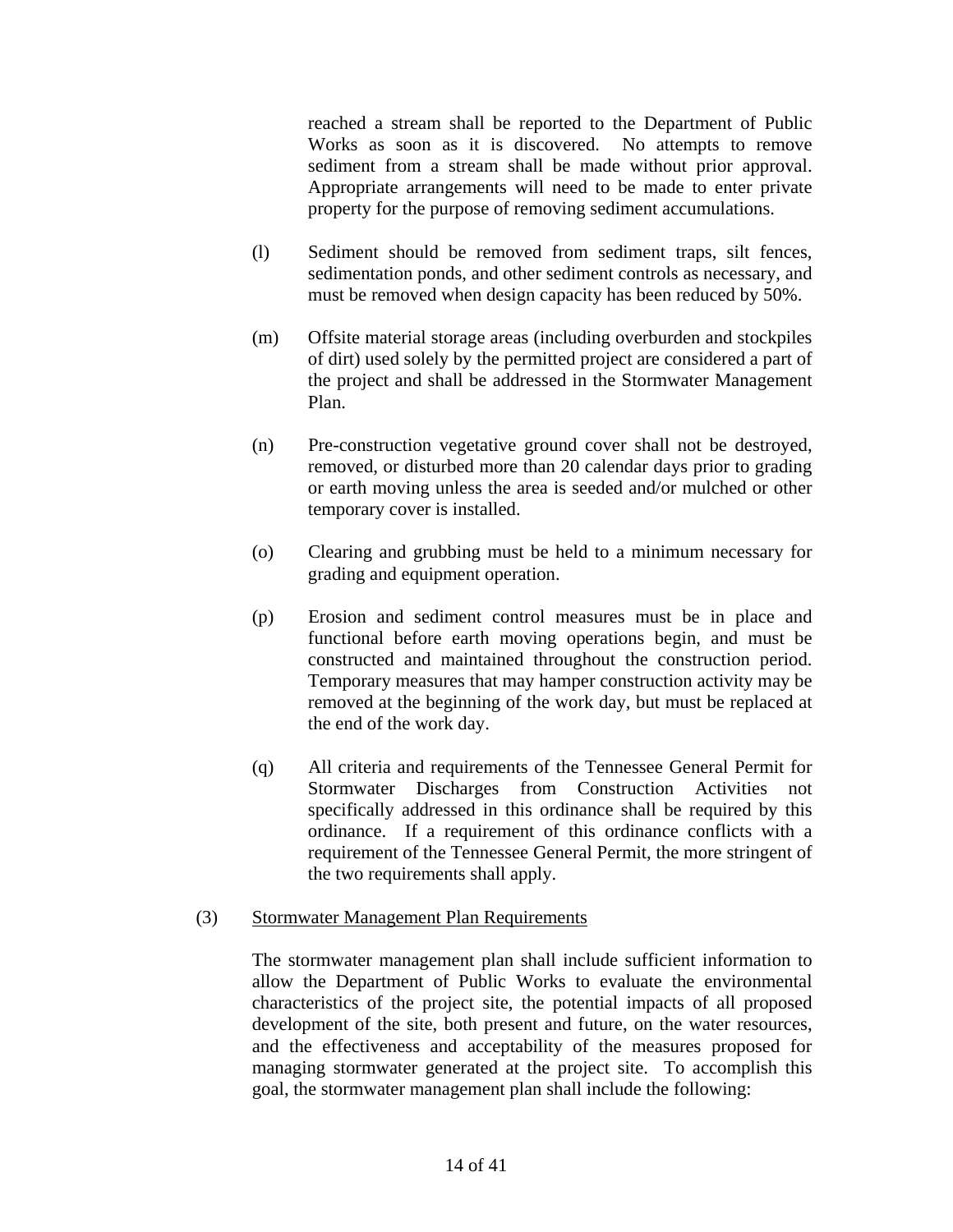- (a) Topographic Base Map: A topographic base map of the site, at appropriate scale, which extends a minimum of 100 feet beyond the limits of the proposed development and indicates:
	- (i) Existing surface water drainage including streams, ponds, culverts, ditches, sink holes, wetlands; and the type, size, elevation, etc., of nearest upstream and downstream drainage structures;
	- (ii) Current land use including all existing structures, locations of utilities, roads, and easements;
	- (iii) All other existing significant natural and artificial features;
	- (iv) Proposed land use with tabulation of the percentage of surface area to be adapted to various uses; drainage patterns; locations of utilities, roads and easements; the limits of clearing and grading;
	- (v) Proposed structural BMPs;
	- (vi) A written description of the site plan and justification of proposed changes in natural conditions may also be required.
- (b) Calculations

 Hydrologic and hydraulic design calculations for the predevelopment and post-development conditions for the design storms specified in Section 4.2 of this ordinance will be required. These calculations must show that the proposed stormwater management measures are capable of controlling runoff from the site in compliance with this ordinance and the guidelines of the BMP manual. Such calculations shall include:

- (i) A description of the design storm frequency, duration, and intensity where applicable;
- (ii) Time of concentration;
- (iii) Soil curve numbers or runoff coefficients including assumed soil moisture conditions,
- (iv) Peak runoff rates and total runoff volumes for each watershed area;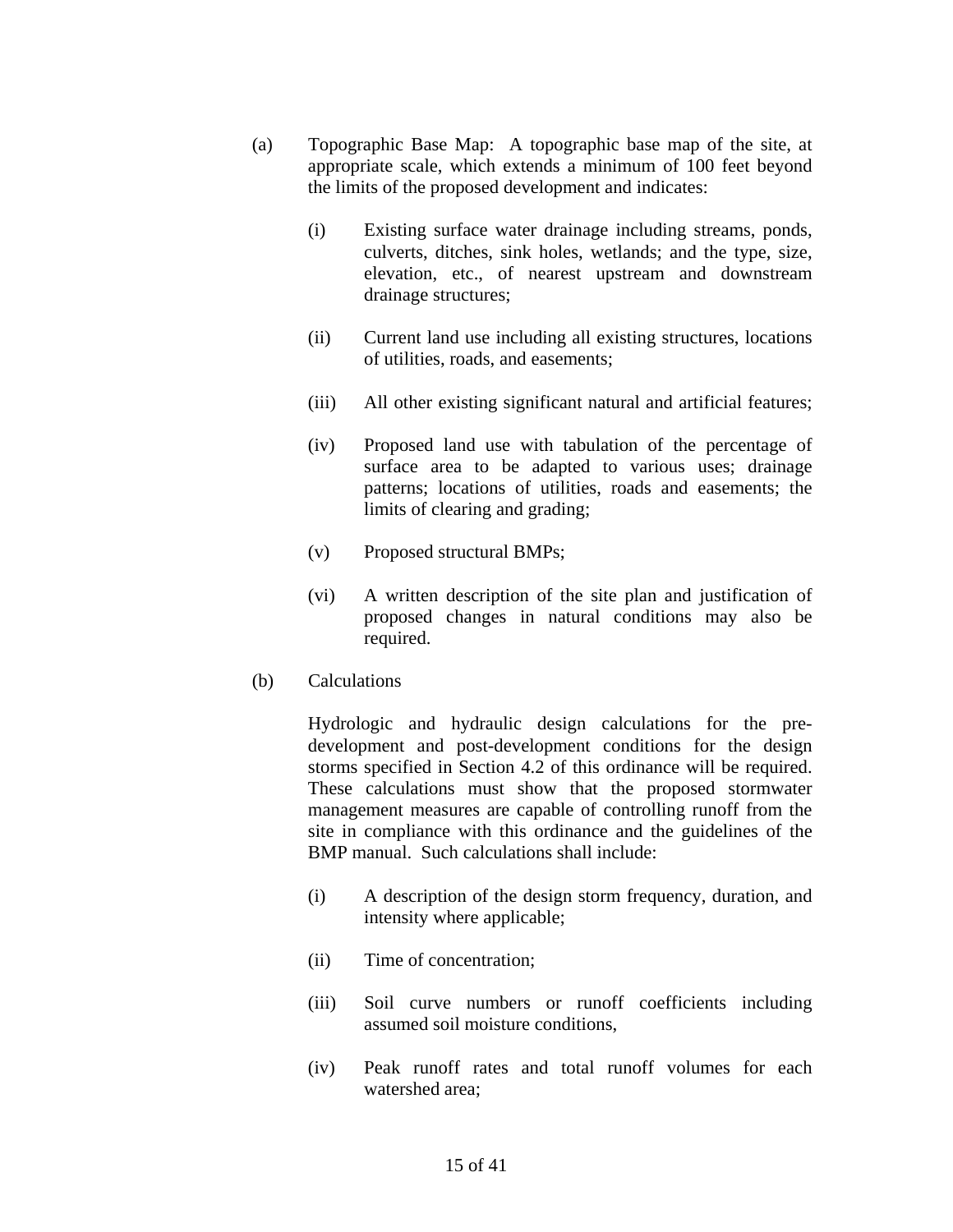- (v) Infiltration rates, where applicable;
- (vi) Culvert, stormwater sewer, ditch and/or other stormwater conveyance capabilities;
- (vii) Flow velocities;
- (viii) Data on the increase in rate and volume of runoff for the design storms referenced in Section 4.2; and
- (ix) Documentation of sources for all computational methods and field test results.
- (c) Soils Information

 If a stormwater management control measure depends on the hydrologic properties of soils, then a soils report shall be submitted. The soils report shall be based on on-site boring logs or soil pit profiles and soil survey reports. The number and location of required soil borings or soil pits shall be determined based on what is needed to determine the suitability and distribution of soil types present at the location of the control measure.

(d) Maintenance and Repair Plan

 The design and planning of all stormwater management facilities shall include detailed maintenance and repair procedures to ensure their continued performance. These plans will identify the parts or components of a stormwater management facility that need to be maintained and the equipment and skills or training necessary. Provisions for the periodic review and evaluation of the effectiveness of the maintenance program and the need for revisions or additional maintenance procedures shall be included in the plan. A permanent elevation benchmark may be required to be identified in the plans to assist in the periodic inspection of the facility.

(e) Landscaping Plan

 Where the management of adequate vegetation is required by the BMP, the applicant must present a detailed plan for the postconstruction management of vegetation, including who will be responsible and what methods will be employed to ensure that adequate cover is preserved. At the discretion of the Department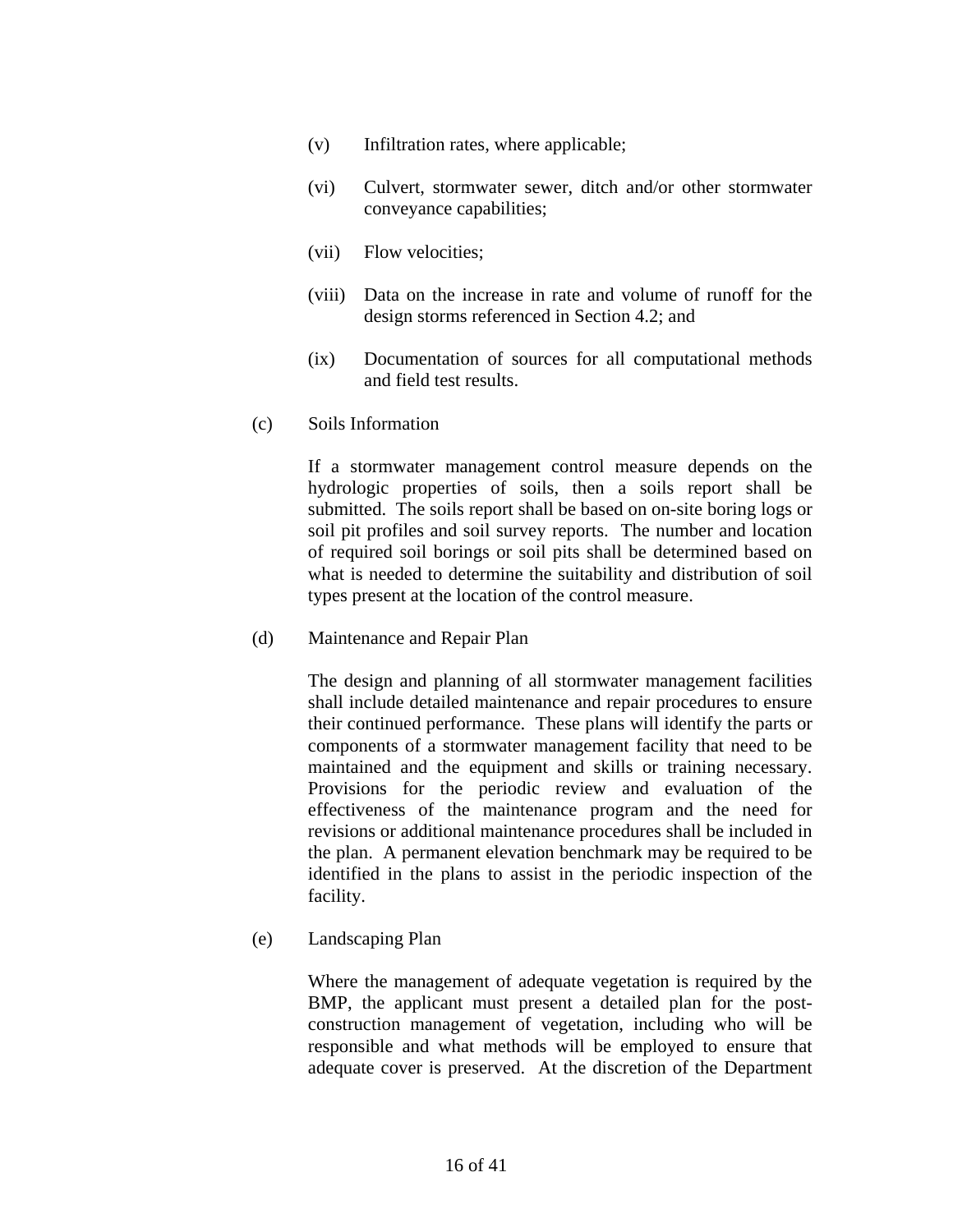of Public Works, it may be required that this plan be prepared by a registered landscape architect licensed in Tennessee.

(f) Maintenance Easements

 The applicant must ensure access to the site for the purpose of inspection and repair by securing all the maintenance easements needed. These easements must be binding on the current property owner and all subsequent owners of the property and must be properly recorded in the land record.

- (g) Maintenance Agreement
	- (i) The Department of Public Works may require the owner of property to be served by an on-site stormwater management facility to execute an inspection and maintenance agreement that shall operate as a deed restriction binding on the current property owner and all subsequent property owners.
	- (ii) The maintenance agreement shall:
		- (1) Assign responsibility for the maintenance and repair of the stormwater facility to the owner of the property upon which the facility is located and be recorded as such on the plat for the property by appropriate notation.
		- (2) Provide for a periodic inspection by the property owner for the purpose of documenting maintenance and repair needs and ensure compliance with the purpose and requirements of this ordinance. The property owner will arrange for this inspection to be conducted by a registered professional engineer licensed to practice in the State of Tennessee who will submit a sealed report of the inspection to the Department of Public Works. It shall also Grant permission to the city to enter the property at reasonable times and to inspect the stormwater facility to ensure that it is being properly maintained.
		- (3) Provide that the minimum maintenance and repair needs include, but are not limited to: removal of silt, litter and other debris, the cutting of grass, the replacement of landscape vegetation, and all additional maintenance and repair needs consistent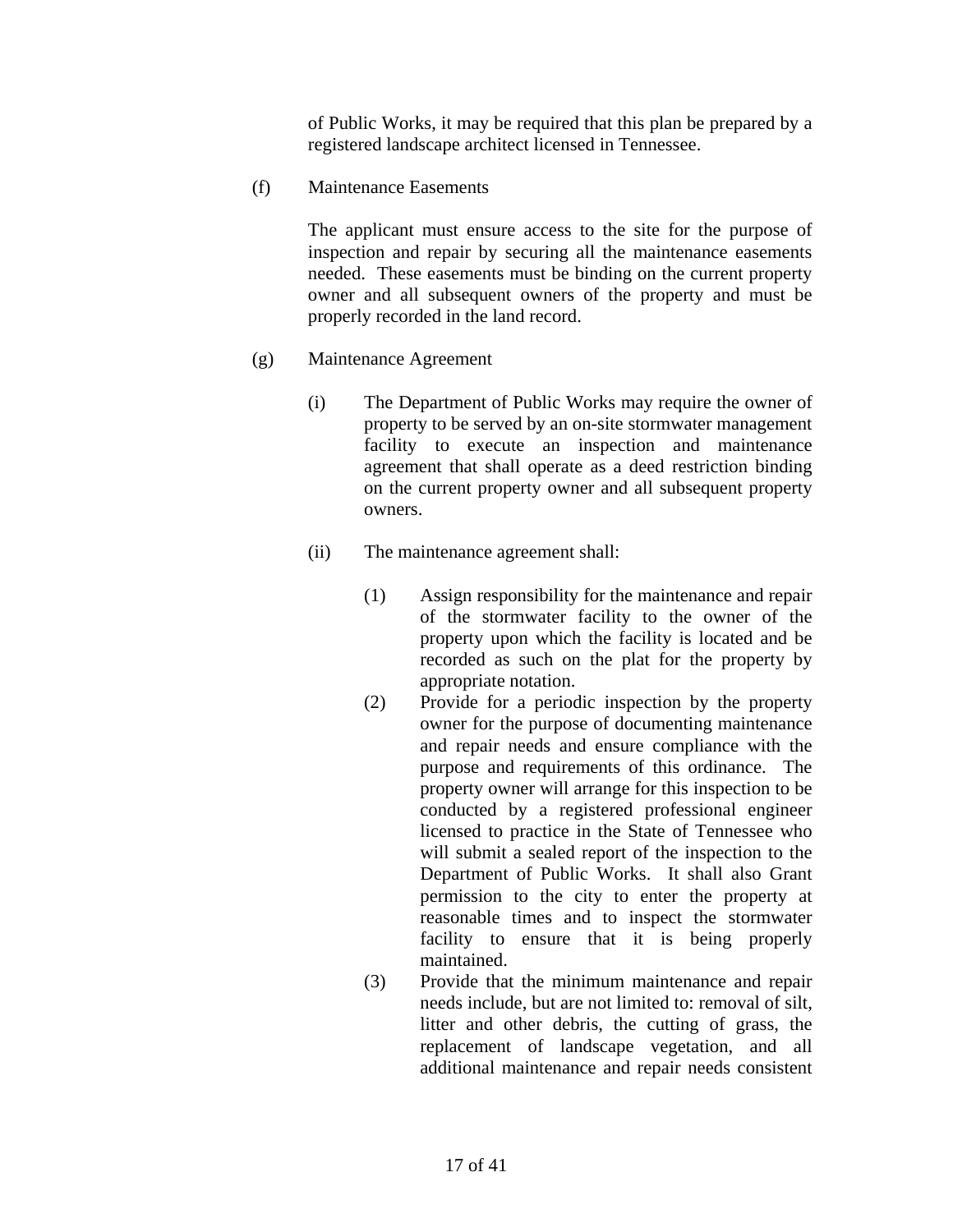with the needs and standards outlined in the BMP manual.

- (4) Provide that maintenance needs must be addressed in a timely manner, on a schedule to be determined by the Department of Public Works.
- (5) Provide that if the property is not maintained or repaired within the prescribed schedule, the Department of Public Works shall perform the maintenance and repair at its expense, and bill the same to the property owner.
- (iii) The Governing Body, upon recommendation of the Department of Public Works, shall have the discretion to accept the dedication of any existing or future stormwater management facility, provided such facility meets the requirements of this ordinance, and includes adequate and perpetual access and sufficient areas, by easement or otherwise, for inspection and regular maintenance. Any stormwater facility accepted by the municipality must also meet the municipality's construction standards and any other standards and specifications that apply to the particular stormwater facility in question.
- (iv) In general, a maintenance agreement will be required for stormwater structures constructed in conjunction with commercial and industrial developments. The acceptance of dedication of stormwater facilities will generally be limited to structures associated with residential developments. The Director of the Department of Public Works may require the public dedication of any structure or require a maintenance agreement for any structure, subject to final acceptance by the Governing Body.
- (h) Sediment and Erosion Control Plans

 The applicant must prepare a sediment and erosion control plan for all construction activities that complies with §4.4 below. It is anticipated that the Sediment and Erosion Control Plan and the Stormwater Pollution Prevention Plan required by the Tennessee General Permit will, in most cases, be the same plan.

#### (4) Sediment and Erosion Control Plan Requirements

 The sediment and erosion control plan shall accurately describe the potential for soil erosion and sedimentation problems resulting from land disturbing activity and shall explain and illustrate the measures that are to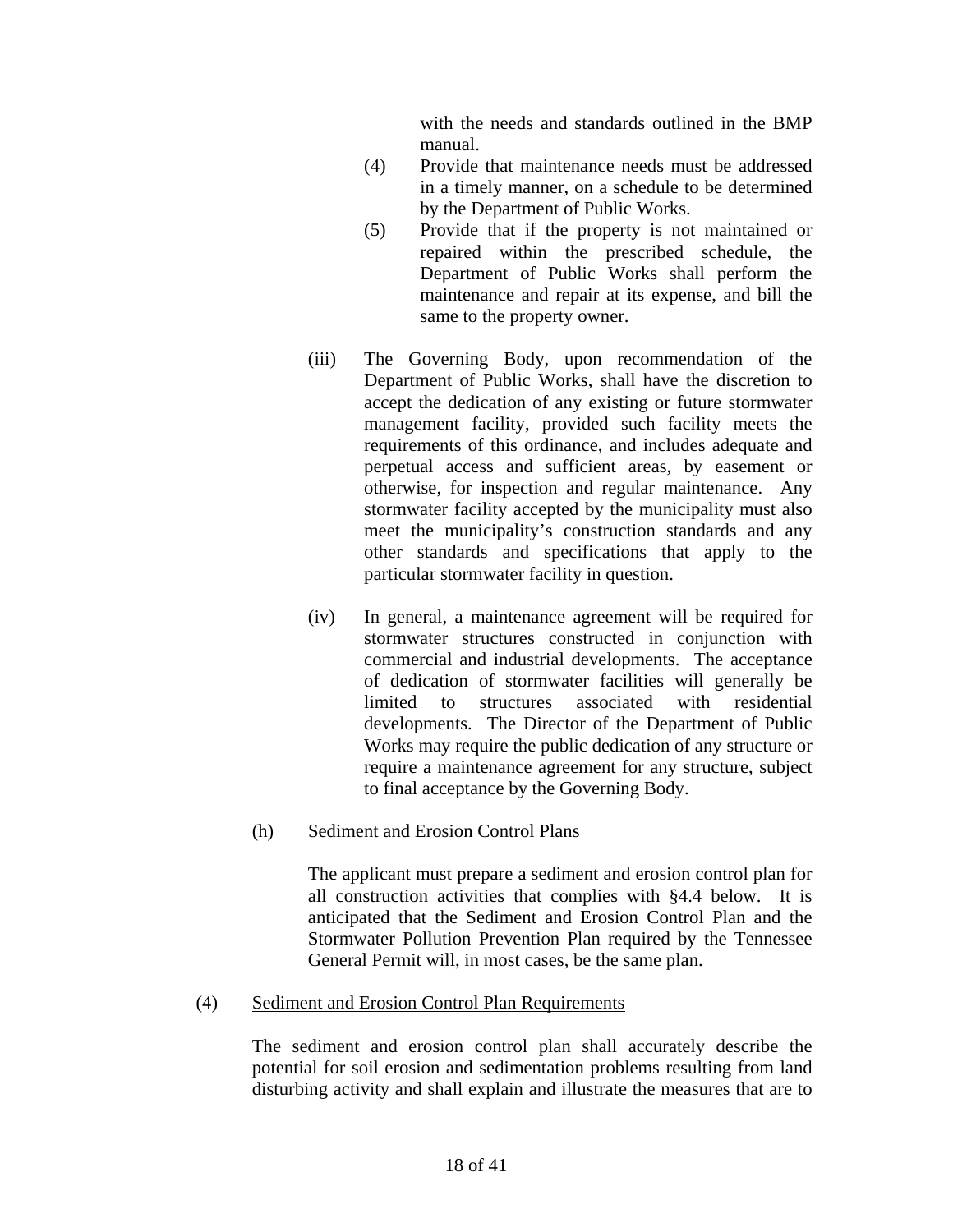be taken to control these problems. The length and complexity of the plan is to be commensurate with the size of the project, severity of the site condition, and potential for off-site damage. The plan shall conform to the requirements found in the BMP manual and the Tennessee Construction General Permit, and shall include at least the following:

- (a) Project Description Briefly describe the intended project and proposed land disturbing activity including number of units and structures to be constructed and infrastructure required.
- (b) A topographic map with contour intervals of five feet or less showing present conditions and proposed contours resulting from land disturbing activity.
- (c) All existing drainage ways, including intermittent streams and wetweather conveyances. Include any designated floodways or flood plains.
- (d) A general description of existing land cover.
- (e) Stands of existing trees as they are to be preserved upon project completion, specifying their general location on the property. Differentiation shall be made between existing trees to be preserved, trees to be removed, and proposed trees to be planted.
- (f) Approximate limits of proposed clearing, grading, and filling.
- (g) Approximate flows of existing stormwater leaving any portion of the site.
- (h) A general description of existing soil types and characteristics and any anticipated soil erosion and sedimentation problems resulting from existing characteristics.
- (i) Location, size and layout of proposed stormwater and sedimentation control improvements.
- (j) Proposed drainage network.
- (k) Proposed drain tile or waterway sizes.
- (l) Approximate flows leaving the site after construction and incorporating water run-off mitigation measures. The evaluation must include projected effects on property adjoining the site and on existing drainage facilities and systems. The plan must address the adequacy of outfalls from the development: when water is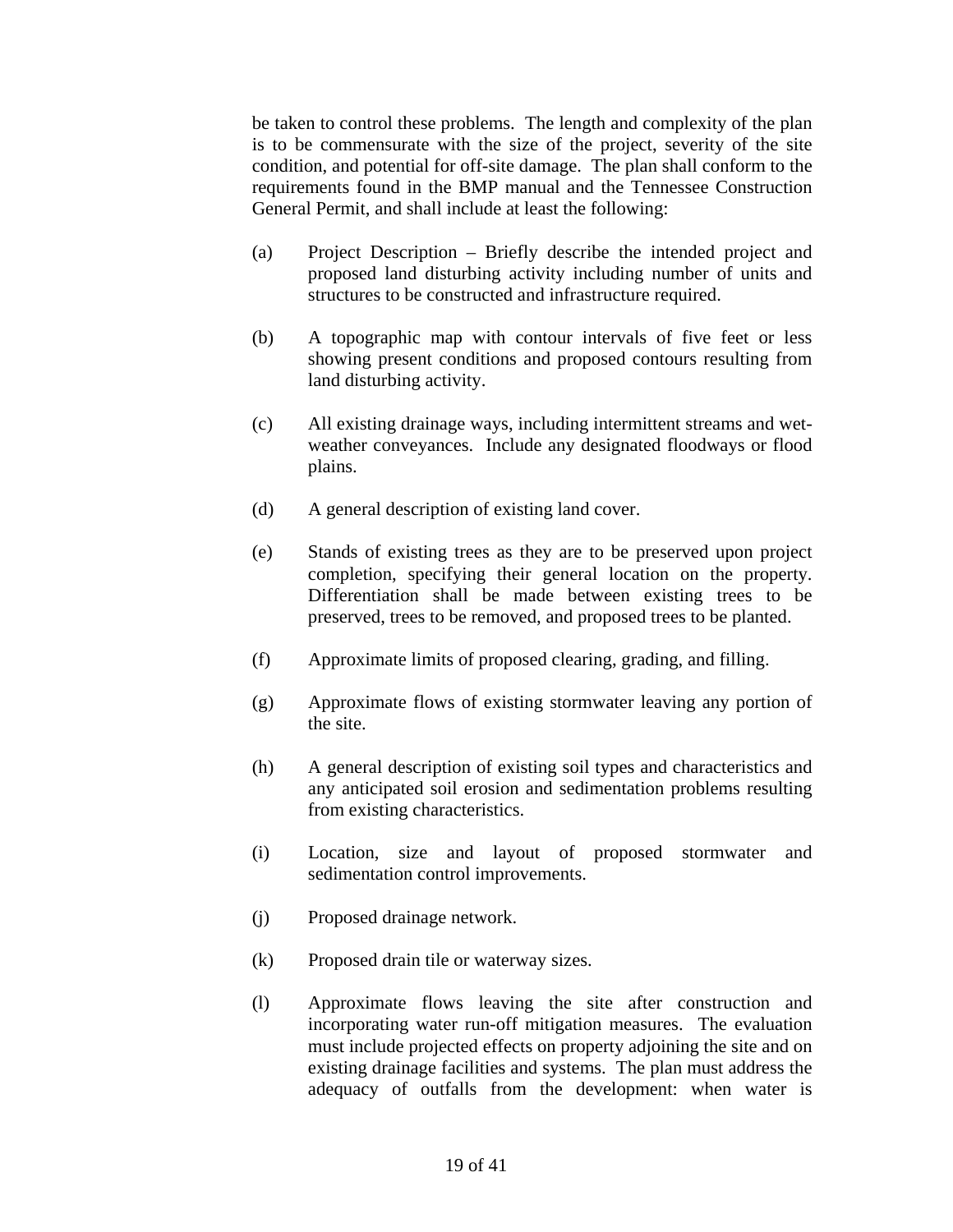concentrated, what is the capacity of waterways, if any, accepting stormwater off-site; and what measures, including infiltration, sheeting into buffers, etc., are going to be used to prevent the scouring of waterways and drainage areas off-site, etc.

- (m) The projected sequence of work represented by the grading, drainage, and sedimentation and erosion control plans as related to other major items of construction, beginning with the initiation of excavation and including the construction of any sediment basins or detention/retention facilities or any other structural BMPs. Preconstruction vegetative ground cover shall not be disturbed more than 20 calendar days prior to grading or earth moving unless the area is seeded and mulched or other temporary cover is installed.
- (n) Specific remediation measures to prevent erosion and sedimentation run-off. Plans shall include detailed drawings of all control measures used; stabilization measures including vegetation and non-vegetation measures, both temporary and permanent, will be detailed. Detailed construction notes and a maintenance schedule shall be included for all control measures in the plan.
- (o) Proposed structures; location and identification of any proposed additional buildings, structures or development on the site.
- (p) The erosion control plan shall identify water quality buffer zones that must be established adjacent to all streams, including intermittent streams. The water quality buffer zone shall consist of a setback from the top of the water body's bank of undisturbed vegetation, including trees, shrubs and herbaceous vegetation; enhanced or restored vegetation; or the re-establishment of native vegetation bordering streams, ponds, wetlands, springs, reservoirs or lakes, which exists or is established to protect those water bodies. The purpose of the water quality buffer is to preserve undisturbed vegetation that is native to the streamside habitat in the area of the project. Buffer width will be determined based on the size of the drainage area. Streams or other waters with drainage areas of less than one (1) square mile will require a minimum buffer width of thirty (30) feet. Streams or other waters with drainage areas greater than one (1) square mile will require a minimum buffer width of sixty (60) feet. Drainage areas will be calculated for the lowest point of the stream adjacent to the site. In addition, streams or other waters that are listed by TDEC as impaired or high quality will require a minimum buffer width of sixty (60) feet, regardless of the size of the drainage area. The 60 feet criterion for the width of the buffer zone can be established on an average width basis at a project, as long as the minimum width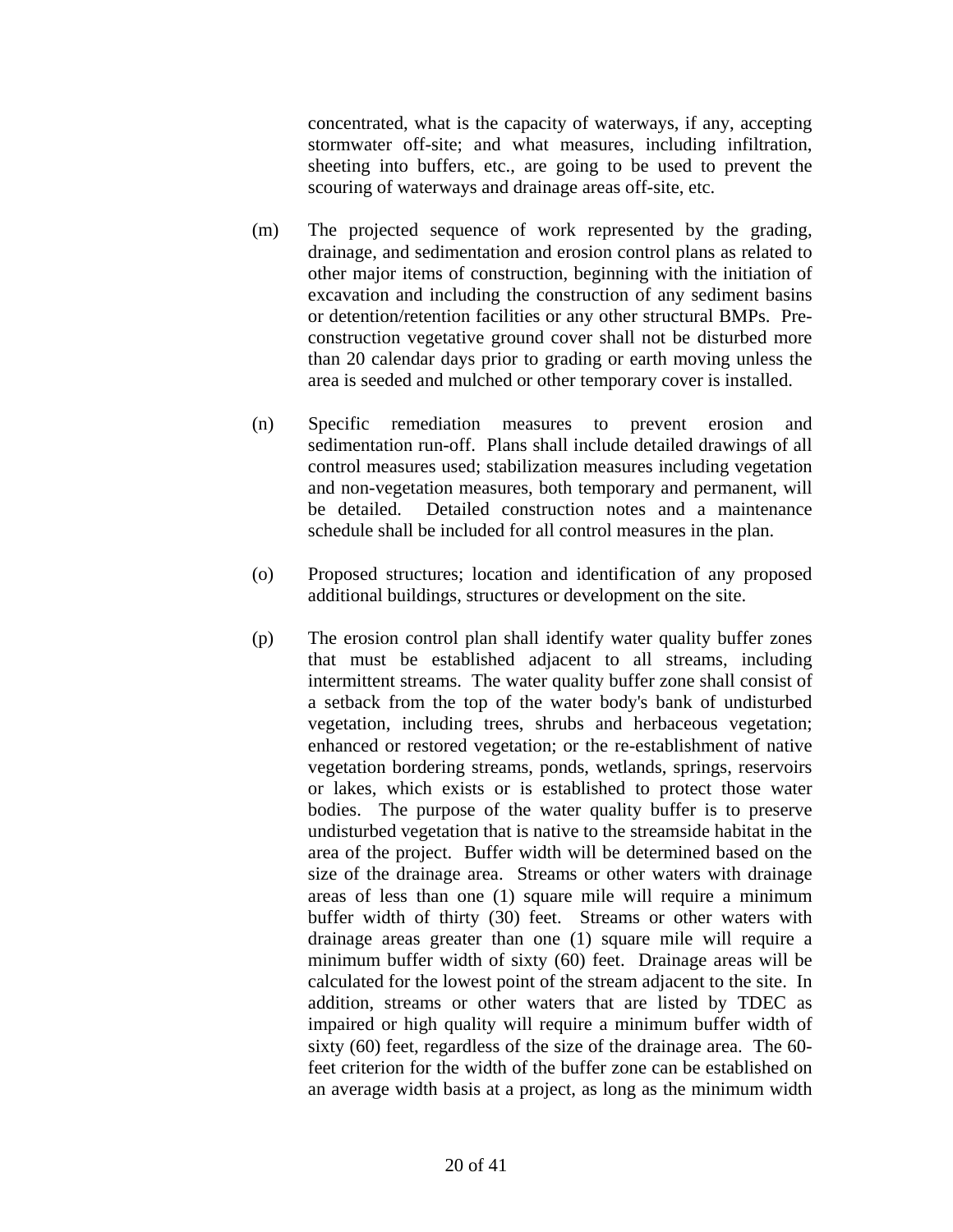of the buffer zone is more than 30 feet at any measured location. Water quality buffer zones are not sedimentation control measures and shall not be relied on as such. Any construction that must take place within the buffer zone, such as a utility or roadway crossing, must be approved in writing by the Department of Public Works prior to commencement of the project. Approval of construction within the buffer zone will be extremely limited to those uses that are commonly necessary within these areas and that are not extremely intrusive to the area, such as utilities, roadways, footpaths, etc.

In subdivision developments, buffer zones shall be designated as open space rather than be made a part of any individual residential lot. For non-subdivision developments, such as commercial developments, a drainage easement shall be established for the buffer zone. The easement will stipulate that no disturbance can take place without applying for and receiving written approval from the Department of Public Works.

## (5) Ammendments to the Stormwater Management Plan and/or Erosion and Sedimentation Control Plan

Significant changes to a permitted Stormwater Management Plan and/or Erosion and Sedimentation Control Plan after approval of the same shall require approval by the Department of Public Works. Work shall not continue on any portion of the plan pending approval of plan amendment. Work that is not related to the modifications being made may continue during the amendment process. Any work performed that is not in accordance with the approved plans is performed at the contractor's risk.

Significant plan changes do not include the location of temporary sedimentation controls. Adjustment to the exact location of temporary sedimentation controls, to better comply with the intent of the erosion and sedimentation control plan, does not require prior approval or resubmittal of plans. Significant changes include, but are not limited to, those that would change the runoff calculations, those that would require changes to the permanent stormwater structures or controls, and those that would require additional permanent stormwater structures or controls. All changes contemplated by the permit holder should be brought to the attention of the Department of Public Works as early as possible to avoid construction delays due to the process.

### 18-205 POST CONSTRUCTION

(1) As Built Plans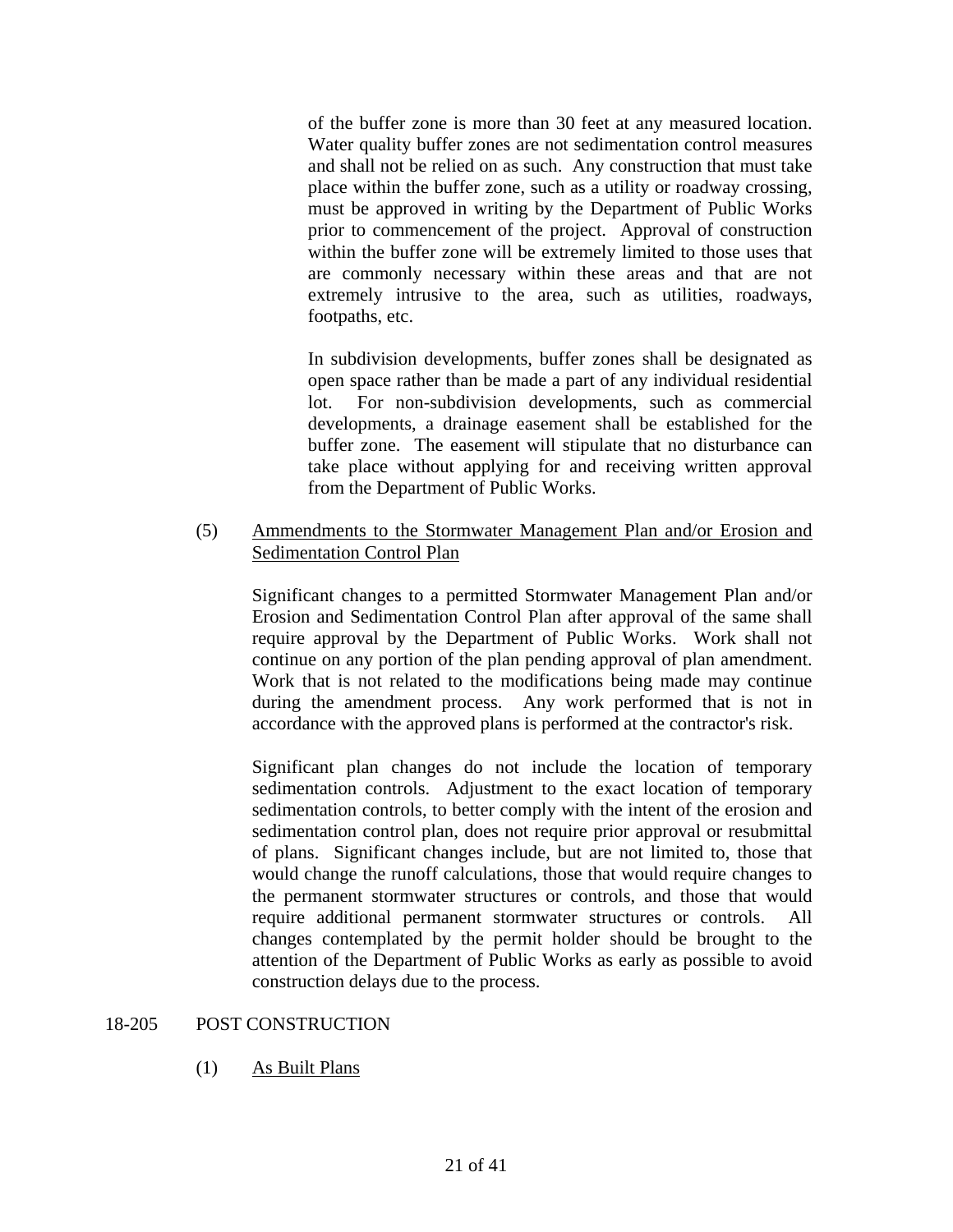Applicants may be required to submit as built plans for any structures located on-site after final construction is completed. When required, the plan must show the final design specifications for all stormwater management facilities and must be sealed by a registered professional engineer licensed to practice in Tennessee. A final inspection by the Department of Public Works is required before the final portion of performance bond will be released.

## (2) Stabilization Requirements

 Any area of land from which the natural vegetative cover has been either partially or wholly cleared by development activities shall be revegetated according to a schedule approved by the Department of Public Works. The following criteria shall apply to revegetative efforts:

- (a) Reseeding must be done with an annual or perennial cover crop accompanied by placement of straw mulch or its equivalent of sufficient coverage to control erosion until such time as the cover crop is established over ninety percent (90%) of the seeded area.
- (b) Replanting with native woody herbaceous vegetation must be accompanied by placement of straw mulch or its equivalent of sufficient coverage to control erosion until the plantings are established and are capable of controlling erosion.
- (c) Any area of revegetation must exhibit survival of a minimum of seventy-five percent (75%) of the cover crop throughout the year immediately following revegetation. Revegetation must be repeated in successive years until the minimum seventy-five percent (75%) survival for one (1) year is achieved.
- (d) Disturbed areas shall be stabilized with vegetation and/or seed and straw mulch within 15 days of finish grading, as required by the Tennessee Construction Stormwater Permit. Between the dates of November  $15<sup>th</sup>$  and March  $1<sup>st</sup>$ , a bond may be issued for the completion of stabilization work if weather conditions are such that the work cannot be completed. The bond must be issued by the contractor that is permitted for the construction of the project.
- (e) Sedimentation controls must be maintained until stabilization efforts have been completed (seeding and mulching, sodding, paving, or gravelling). When sedimentation controls must be removed for temporary installations of stabilization or constructions activities, they must be reinstalled at the end of the day if the stabilization efforts are not completed by the end of the day. Where a bond is issued for stabilization efforts, sedimentation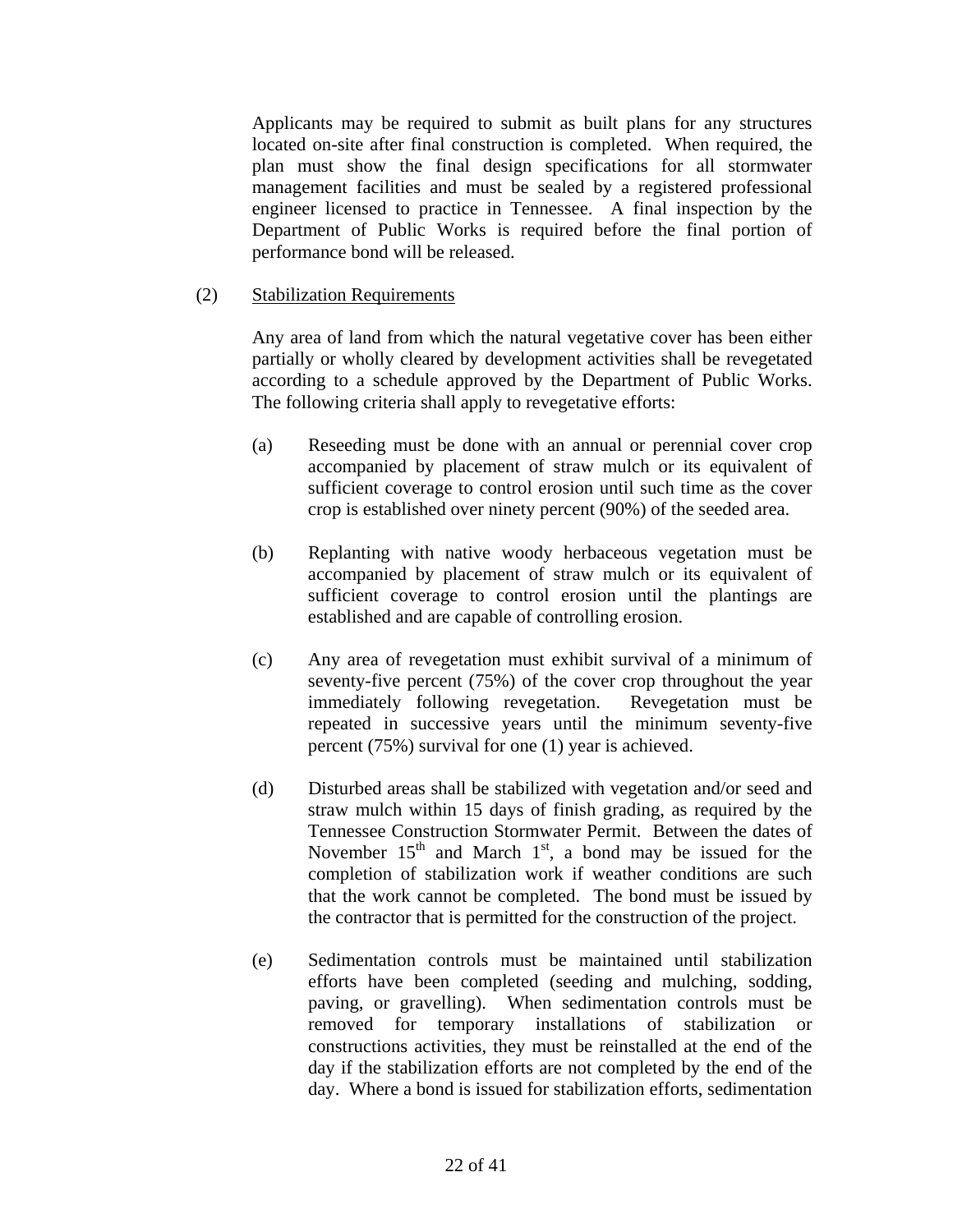controls must be maintained until the stabilization efforts are completed.

# (3) Records of Installation and Maintenance Activities

 Parties responsible for the operation and maintenance of a stormwater management facility shall make records of the installation of the stormwater facility, and of all maintenance and repairs to the facility, and shall retain the records for at least five (5) years. These records shall be made available to the Department of Public Works during inspection of the facility and at other reasonable times upon request.

## (4) Failure to Meet or Maintain Design or Maintenance Standards

 If a responsible party fails or refuses to meet the design or maintenance standards required for stormwater facilities under this ordinance, the Department of Public Works, after reasonable notice, may correct a violation of the design standards or maintenance needs by performing all necessary work to place the facility in proper working condition. In the event that the stormwater management facility becomes a danger to public safety or public health, the Department of Public Works shall notify in writing the party responsible for maintenance of the stormwater management facility. Upon receipt of that notice, the responsible party shall effect maintenance and repair of the facility in an approved manner in a time period set by the Department of Public Works. In the event that corrective action is not undertaken within that time, the Department of Public Works may take necessary corrective action. The cost of any action taken by the Department of Public Works under this section shall be charged to the responsible party.

# (5) Termination of Permit

 Once construction has been completed and the site has been stabilized, the permit holder shall request a Final Inspection from the Department of Public Works. If the Department determines that the project is indeed complete, then bonds shall be returned and the Codes Department will be notified that the project is eligible for a Certificate of Occupancy from a stormwater perspective. If the Department determines that the project is not yet complete, then the permittee will be notified of what corrective measures need to be taken to terminate permit coverage. Bonds will not be released and a Certificate of Occupancy will not be issued until this process has been completed. For projects that are covered by the State Construction Stormwater Permit, a copy of the Notice of Termination that is submitted to the State shall be submitted to the Department as well. Acceptance of a Notice of Termination by the State in no way relieves the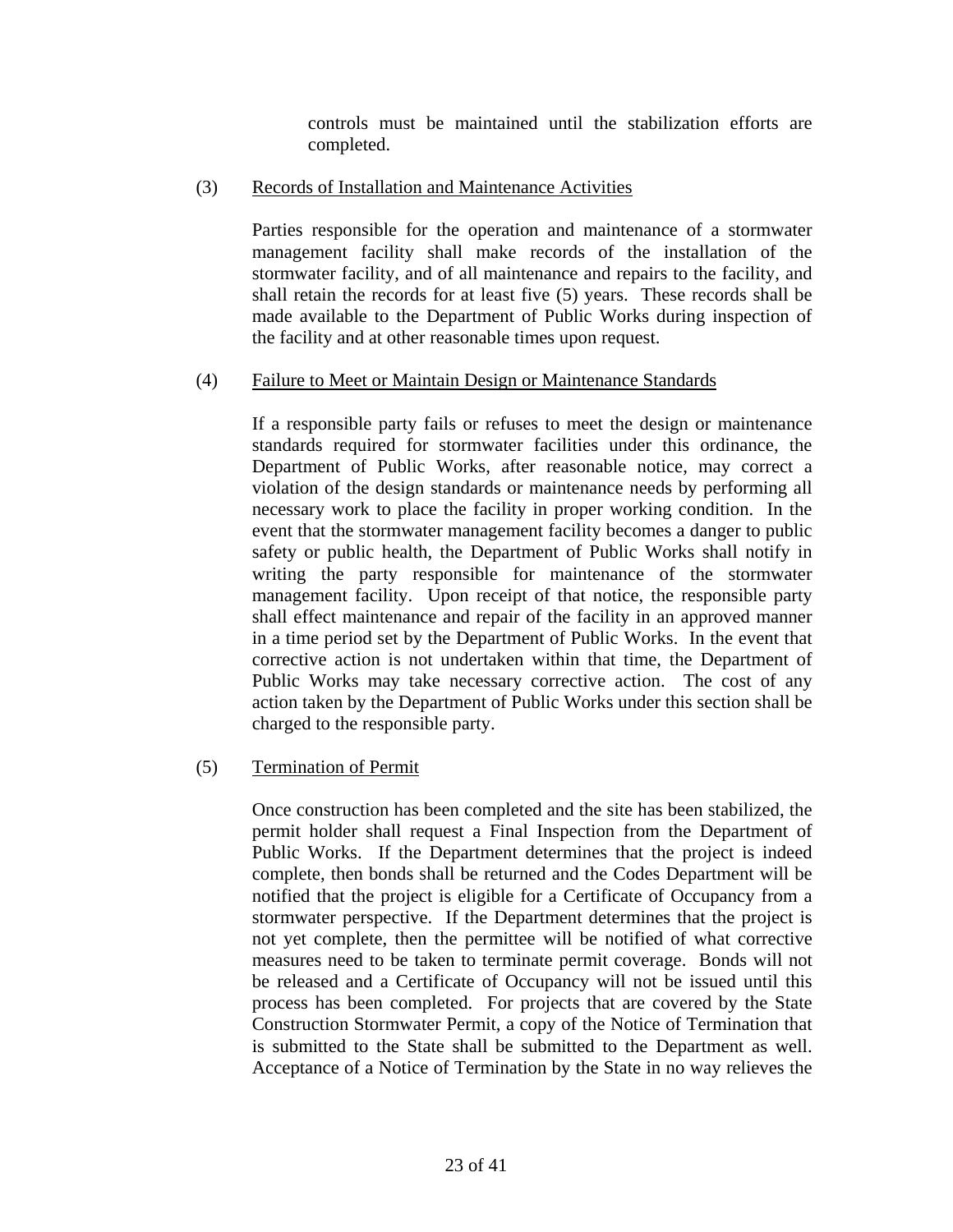permittee from any additional corrective measures required by the Department.

#### 18-206 EXISTING LOCATIONS AND DEVELOPMENTS

 Adoption of this ordinance shall in no way relieve the owners of existing stormwater structures of their responsibilities under previous grading or stormwater ordinances. Existing locations and developments shall comply with the provisions of this ordinance to the extent necessary to protect the existing stormwater system and Waters of the State. The Department of Public Works shall have the right to require owners of existing stormwater structures to comply with the post construction maintenance and repair provisions of this ordinance, or any other provisions as may be deemed necessary to maintain the integrity of the stormwater system.

## 18-207 ILLICIT DISCHARGES

#### $(1)$  Scope

 This section shall apply to all water generated on developed or undeveloped land entering the municipality's separate storm sewer system.

#### (2) Prohibition of Illicit Discharges

 No person shall introduce or cause to be introduced into the municipal separate storm sewer system any discharge that is not composed entirely of stormwater. The commencement, conduct or continuance of any nonstormwater discharge to the municipal separate storm sewer system is prohibited except as follows:

- (a) Water line flushing or other potable water sources;
- (b) Landscape irrigation or lawn watering with potable water;
- (c) Rising ground water;
- (d) Groundwater infiltration to storm drains;
- (e) Pumped groundwater;
- (f) Foundation or footing drains;
- (g) Crawl space pumps;
- (h) Air conditioning condensation;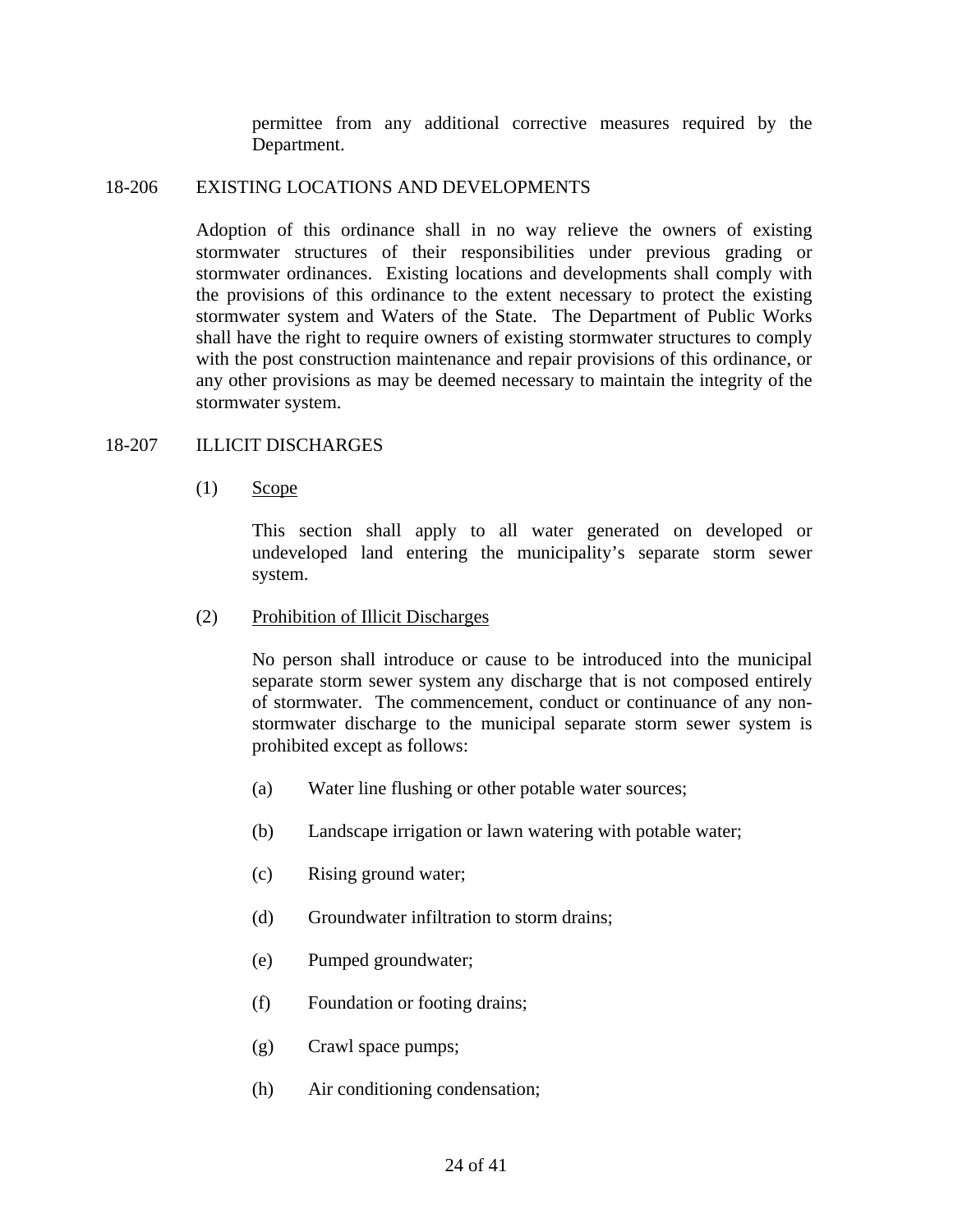- (i) Springs;
- (j) Non-commercial washing of vehicles;
- (k) Natural riparian habitat or wetland flows;
- (l) Swimming pools (if dechlorinated to less than one PPM chlorine);
- (m) Fire fighting activities, and
- (n) Any other uncontaminated water source specifically approved by TDEC.
- (o) Discharges specified in writing by the Department of Public Works as being necessary to protect public health and safety.

#### (3) Prohibition of Illicit Connections

 The construction, use, maintenance or continued existence of illicit connections to the separate municipal storm sewer system is prohibited. This prohibition expressly includes, without limitation, illicit connections made in the past, regardless of whether the connection was permissible under law or practices applicable or prevailing at the time of connection.

### (4) Reduction of Stormwater Pollutants by Use of Best Management Practices

 Any person responsible for a property, which is, or may be, the source of an illicit discharge, may be required to implement, at the person's expense, the BMPs necessary to prevent the further discharge of pollutants to the municipal separate storm sewer system. Compliance with all terms and conditions of a valid NPDES permit authorizing the discharge of stormwater associated with industrial activity, to the extent practicable, shall be deemed compliance with the provisions of this section.

### (5) Notification of Spills

 Notwithstanding other requirements of law, as soon as any person responsible for a facility or operation, or responsible for emergency response for a facility or operation has information of any known or suspected release of materials which are resulting in, or may result in, illicit discharges or pollutants discharging into stormwater or the municipal separate storm sewer system, the person shall take all necessary steps to ensure the discovery, containment, and clean-up of such release. The Department of Public Works shall be notified of the release within 24 hours of the discovery of the release. A written explanation of what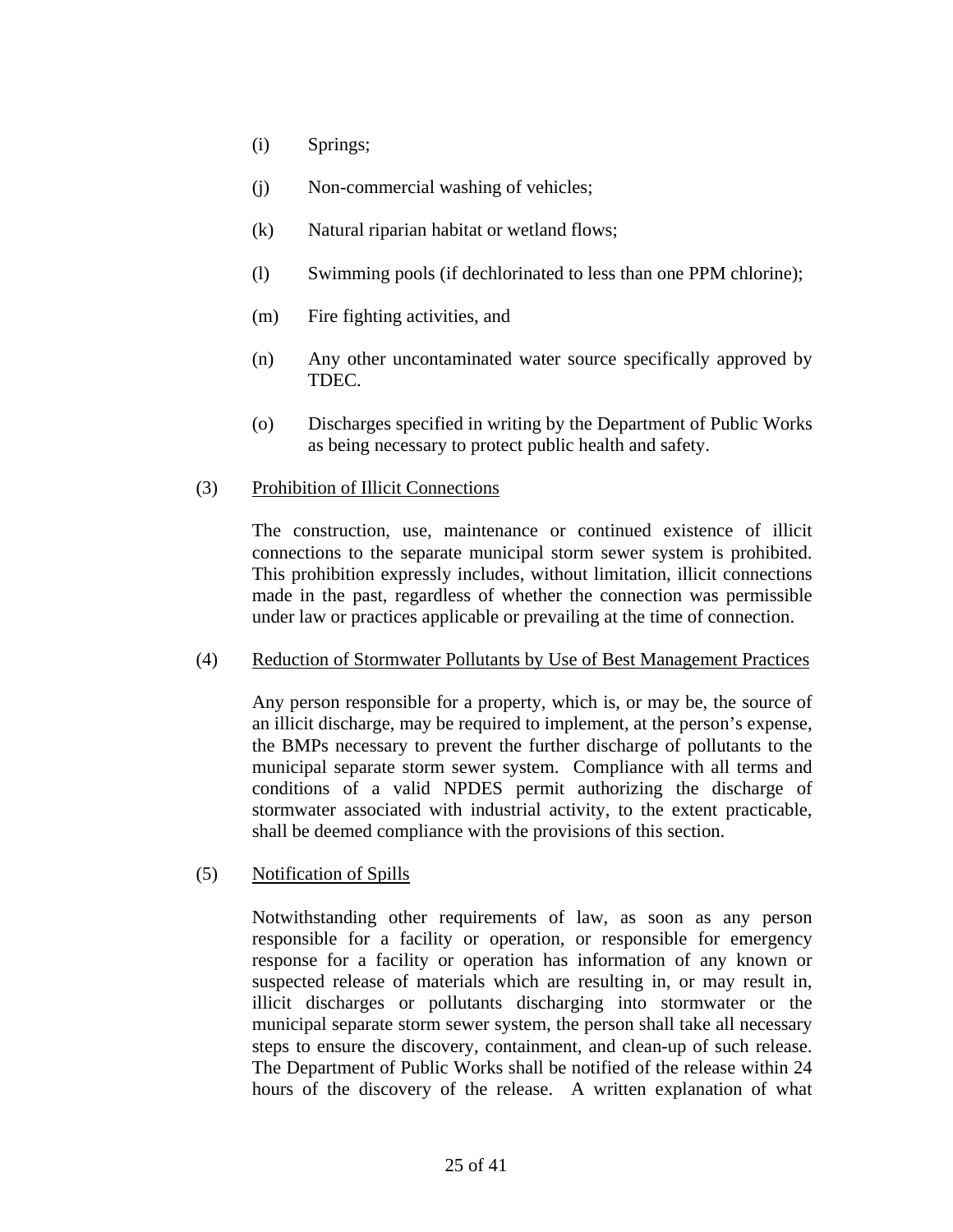caused the release and the actions that were taken to minimize the impacts of the release to the stormwater system and Waters of the State shall be submitted to the Department of Public Works within five (5) days of the discovery of the release.

## *8.0 PRIORITY AREAS*

(1) Defined

Priority areas are those areas where land use or activities have the potential to generate highly contaminated runoff, with concentrations of pollutants in excess of those typically found in stormwater. It shall be a violation of this Ordinance for priority areas to contaminate stormwater runoff in any manner that would violate any water quality standards existing within this Chpter or within any State and/or Federal documents or regulations. Priority areas may include industrial facilities, certain commercial facilities, large commercial parking areas, and other facilities designated by the Department of Public Works as having the potential to contaminate stormwater runoff from their ongoing activities. Certain priority areas will be regulated by the Tullahoma Department of Public Works as described below.

## (2) Industrial and Commercial Properties

All industrial and commercial properties within Tullahoma shall be prohibited from introducing contaminants into the stormwater system or into waters of the state. To achieve compliance with this requirement, industrial and commercial properties must comply with all applicable local, state, and federal stormwater permitting requirements. For industrial activities this means compliance with the Tennessee Multi Sector Industrial Permit and all of its provisions, including the development and maintenance of a site specific Stormwater Pollution Prevention Plan (SWPPP) and all monitoring requirements. If the industrial activity is eligible for the No-Exposure Certification rather than permit coverage, due to not having any industrial activities exposed to stormwater, then that certification must be obtained and kept current.

- (3) Restaurant and Grocery Store Requirements
	- (a) Written Management Plan
		- (i) Restaurants, grocery stores, and other food preparation facilities shall prepare a written plan outlining the best management practices that will be utilized to minimize impacts from their establishment to the quality or quantity of waters discharged to the Tullahoma MS4.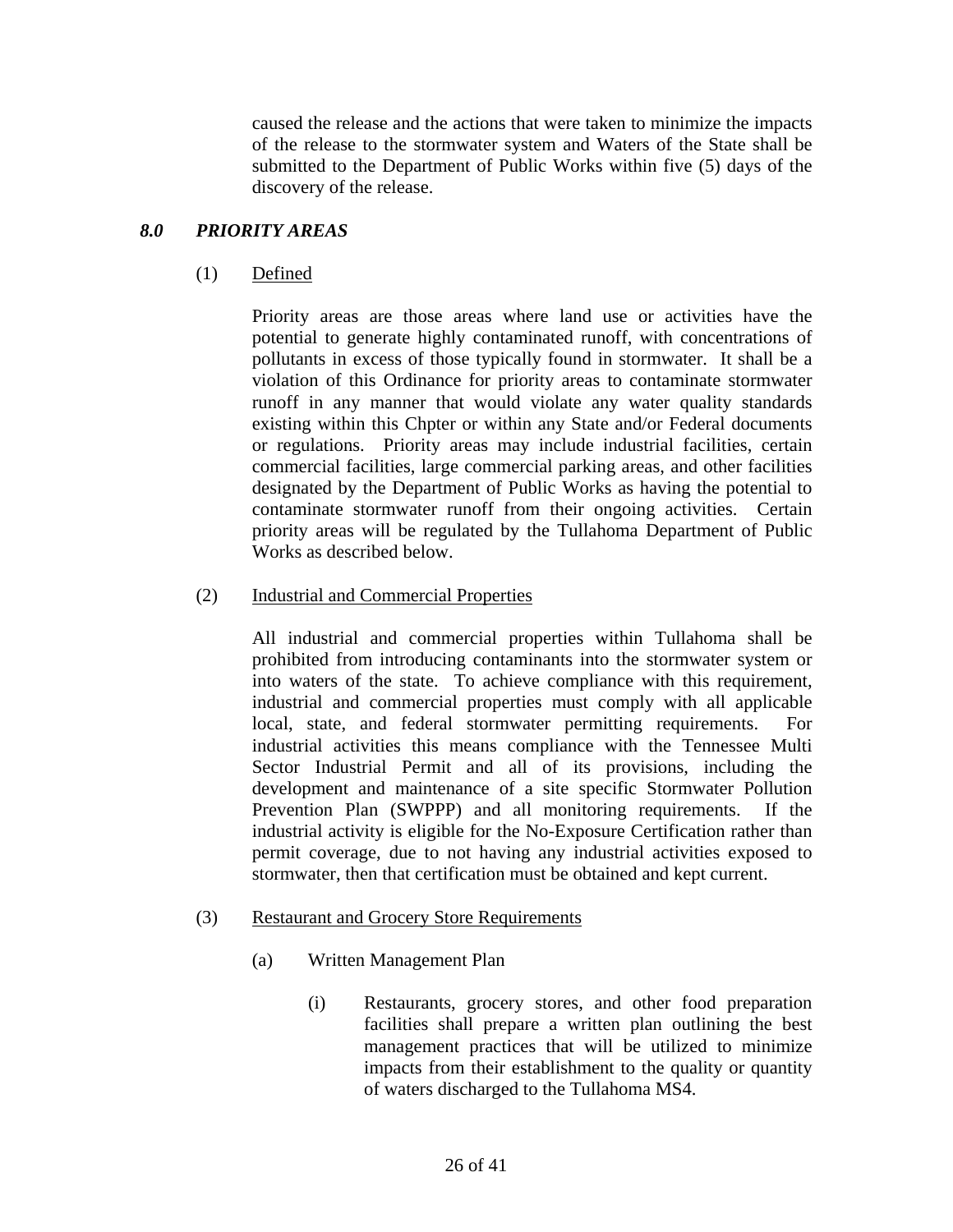- (ii) For existing facilities, the written plan shall be submitted to the Department of Public Works within 90 days of notification by the Department of the necessity of the Plan. For new facilities, the plan shall be submitted to the Department of Public Works as part of the initial Stormwater Management Plan. The plan shall be maintained on file at the establishment.
- (iii) At a minimum, the plan shall address the following topics:
	- (1) Methods used to minimize the amount of liquid placed in dumpsters or compactors
	- (2) Methods used to keep rain water out of dumpsters
	- (3) Methods used to keep leaks and other wastewaters from dumpsters and compactors from entering the storm sewer system
	- (4) Procedure used to make sure all waste is contained in dumpsters and compactors
	- (5) Schedule for inspection of dumpsters and compactors for leaks or stains and inspection of dumpster and compactor area for litter
	- (6) Provisions for the immediate replacement of leaking dumpsters and compactors
	- (7) Methods used to keep all washwaters from equipment cleaning areas from entering the storm sewer system

# (b) Best Management Plan Implementation

Within 180 days of the completion of the written plan, all best management practices required to eliminate impacts to the stormwater system shall be in place and fully implemented.

(c) Training

Within 60 days of the completion of the written plan, all employees shall be trained on the requirements of the plan and the proper procedures for complying with the plan. Training shall be repeated at least annually or anytime significant changes are made to the plan. Training records that indicate the topics covered and the individuals who were trained shall be maintained at the facility as a part of the written plan.

(d) Sanitary Sewer Connections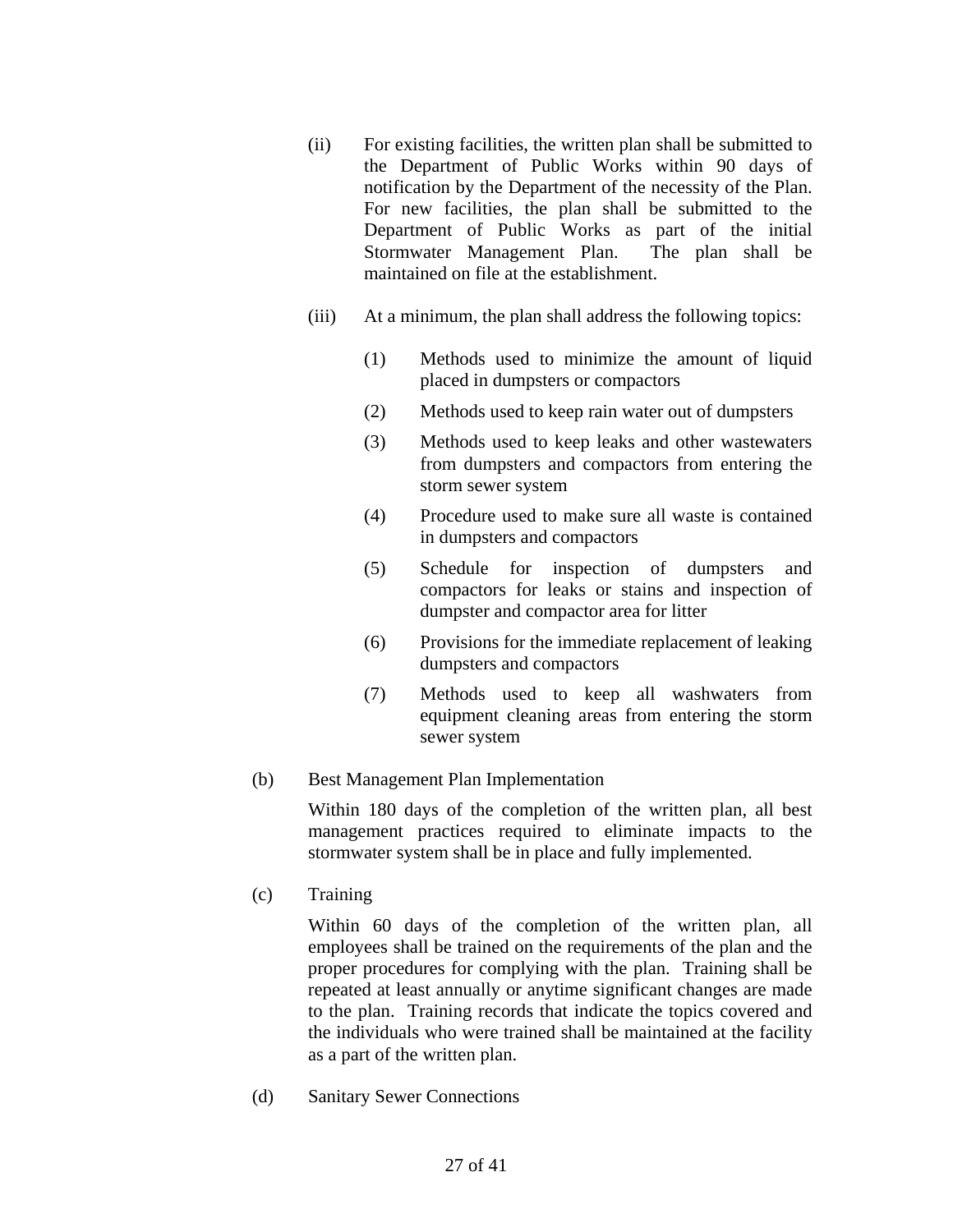New or additional sanitary sewer connections that are needed to comply with the requirements of this ordinance shall be installed under the approval and direction of the Tullahoma Utility Board.

## (4) Auto Repair and Supply Shop Requirements

- (a) Written Management Plan
	- (i) Auto repair shops, auto supply shops, and other auto related facilities that use or collect oils or other automobile fluids shall prepare a written plan outlining the best management practices that will be utilized to minimize impacts from their establishment to the quality or quantity of waters discharged to the Tullahoma MS4.
	- (ii) The written plan shall be submitted to the Department of Public Works within 90 days of notification by the Department of the necessity of the Plan. The plan shall be maintained on file at the establishment.
	- (iii) At a minimum, the plan shall address the following topics:
		- (1) Methods used to minimize the amount of liquids and greases placed in dumpsters or compactors
		- (2) Methods used to keep rain water out of dumpsters
		- (3) Methods used to keep leaks and other wastewaters from dumpsters and compactors from entering the storm sewer system
		- (4) Procedures used to contain all automotive fluids prior to use or disposal
		- (5) Schedule for inspection of dumpsters, compactors, and oil/fluid storage areas for leaks or stains and inspection of dumpster and compactor area for litter
		- (6) Provisions for the immediate replacement of leaking dumpsters, compactors, or fluid storage containers.
		- (7) Details of contracts or arrangements with outside vendors who collect waste oils or other fluids for disposal. Details shall include the name of the vendor, the final disposal or treatment location for the fluids, the method of disposal or treatment of the fluids, and the frequency of pick-up from the facility.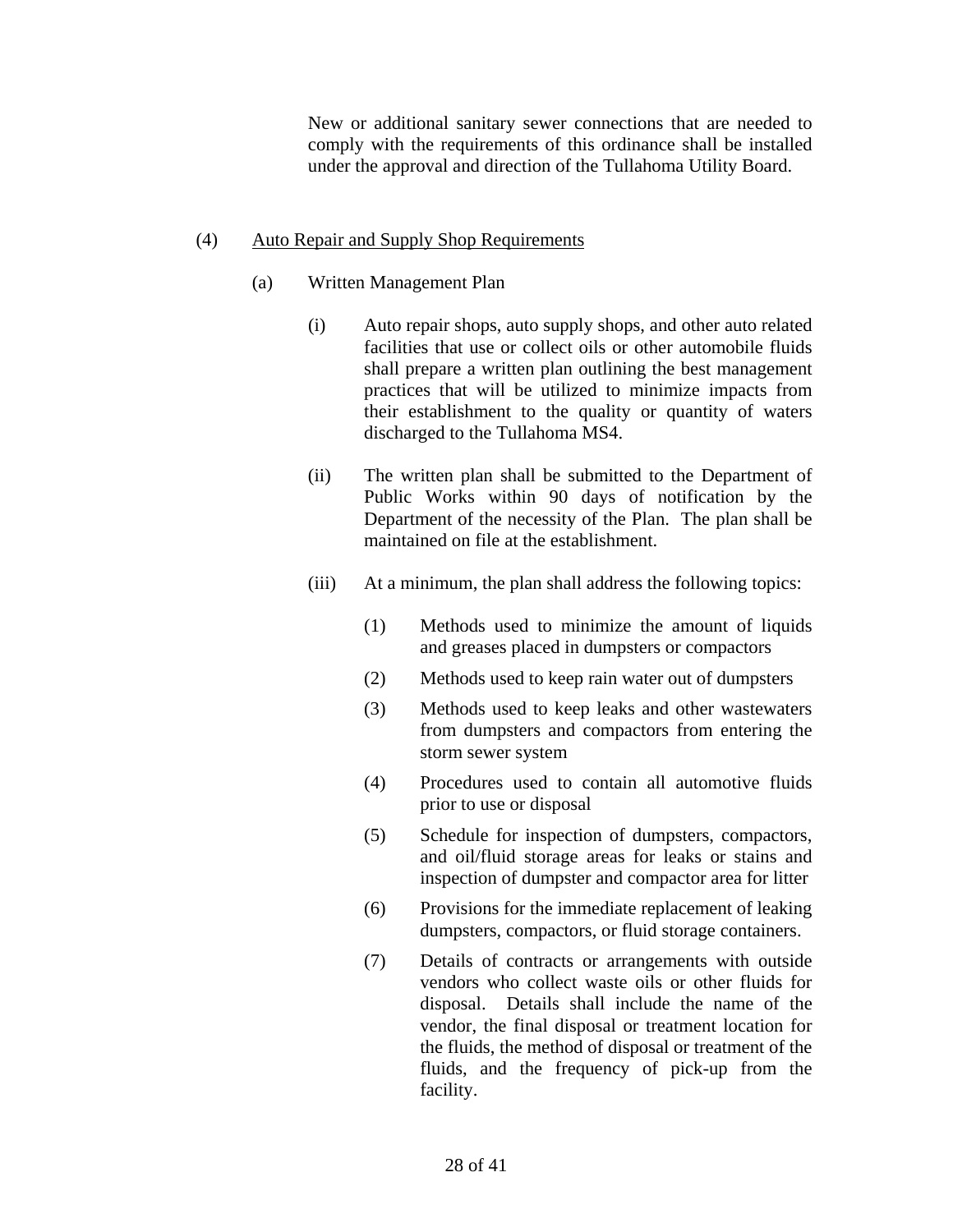## (b) Best Management Plan Implementation

 Within 180 days of the completion of the written plan, all best management practices required to eliminate impacts to the stormwater system shall be in place and fully implemented.

(c) Training

 Within 60 days of the completion of the written plan, all employees shall be trained on the requirements of the plan and the proper procedures for complying with the plan. Training shall be repeated at least annually or anytime significant changes are made to the plan. Training records that indicate the topics covered and the individuals who were trained shall be maintained at the facility as a part of the written plan.

(d) Sanitary Sewer Connections

 New or additional sanitary sewer connections that are needed to comply with the requirements of this ordinance shall be installed under the approval and direction of the Tullahoma Utility Board Wastewater Department.

# 9.0 GENERAL PROHIBITIONS

# (1) Blockage of Watercourses or Drains

 It shall be unlawful for any person to dump refuse of any nature (including, but not limited to, grass clippings, leaves, brush, garbage, scrap, or any other refuse) into a stream, ditch, storm sewer, or any other drain within the city or to place such refuse or cause such refuse to be placed in a manner in which it is likely to enter into any stream, ditch, storm sewer, or other drain either by natural or other means. It shall be unlawful for any person to cause or allow the obstruction of any watercourse or flow of water either by natural or manmade means. It shall be unlawful to block a watercourse or drain by constructing a fence over the drain in any manner that restricts flow or that can catch debris, thus restricting flow.

# (2) Alteration of Watercourses or Drains

 It shall be unlawful for any person to cause, permit, or allow the alteration of any stream, ditch, storm sewer or any other drain without written approval from the Department of Public Works and the acquisition of any State Permits that may be necessary for the performance of the alterations. Alterations may include, but not be limited to, a change in direction of flow, the addition of a structure such as a culvert or a bridge, or a change in size of a channel or pipe.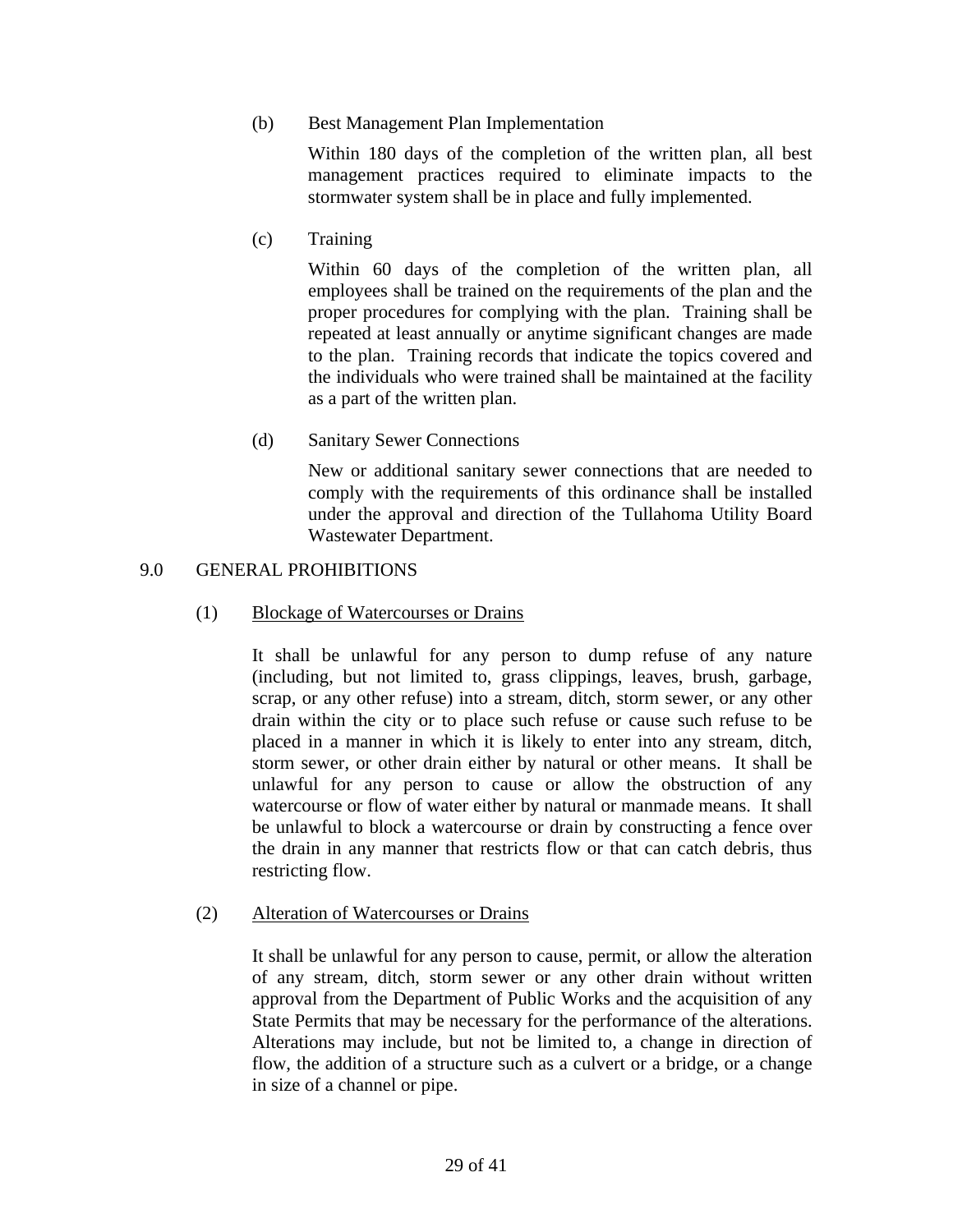## (3) Unpermitted Discharge

 It shall be unlawful for any person to discharge stormwater to any stream, ditch, storm sewer or any other storm drain within the city without first obtaining the required State Permit coverage as described below:

- (i) Construction sites that disturb one acre of land or more or are part of a larger common plan of development must apply for coverage under the Tennessee General Permit for Stormwater Discharges from Construction Activity.
- (ii) Industrial facilities must apply for coverage under the Tennessee Stormwater Multi-Sector General Permit for Industrial Activities.
- (4) Contamination of Stormwater

 It shall be unlawful for any industrial, commercial, or residential properties, including but not limited to restaurants, auto repair shops, auto supply shops, and large commercial parking areas, to contaminate stormwater runoff. All numerical or visual effluent limitations set by State permits or regulations shall apply under the provisions of this ordinance.

(5) Construction Site Waste

 It shall be unlawful for construction site operators to discard waste, including building materials, concrete truck washout, chemicals, litter, sanitary waste, or any other potential pollutants in a manner that may cause adverse impacts to water quality.

(6) Dumping

 It shall be unlawful for any person to dump any liquid waste into any stream, ditch, storm sewer, or any other drain or in any location where it is likely to enter any stream, ditch, storm sewer, or other drain either by natural or other means. Liquid waste may include automotive fluids, wash waters, cleaning fluids, solvents, or any other liquids that could be toxic or otherwise detrimental to the receiving stream or storm sewer system.

### 18-210 ENFORCEMENT

(1) Enforcement Authority

 The Director of the Department of Public Works or his designees shall have the authority to issue notices of violation and citations, and to impose the civil penalties provided in this section.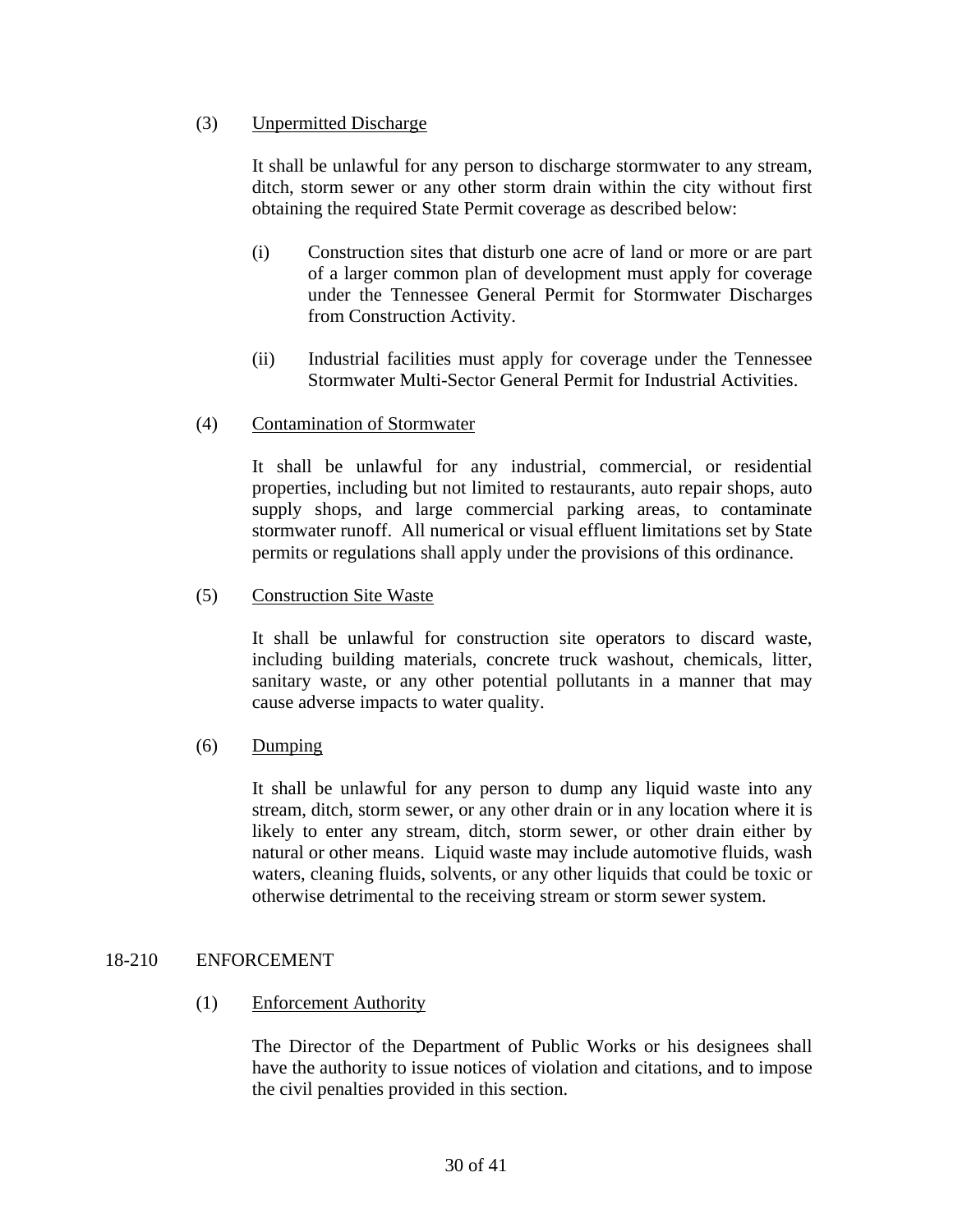## (2) Notification of Violation

## (a) Written Notice of Violation

 Whenever the Director of the Department of Public Works finds that any permittee or any other person discharging stormwater has violated or is violating this ordinance or a permit or order issued hereunder, the Director may serve upon such person written notice of the violation. Within a time specified in the notice, an explanation of the violation and a plan for the satisfactory correction and prevention thereof, to include specific required actions, shall be submitted to the Director. Submission of this plan, as required, in no way relieves the discharger of liability for any violations occurring before or after receipt of the notice of violation.

Where there is work in progress that causes or constitutes in whole or in part, a violation of any provision of this ordinance, the City is authorized to issue a Notice of Violation that requires construction activity to stop immediately so as to prevent further or continuing violations or adverse effects. This Notice of Violation will serve as a Stop Work Order. All persons to whom the stop work order is directed, or who are involved in any way with the work or matter described in the stop work order shall fully and promptly comply therewith. The City may also undertake or cause to be undertaken, any necessary or advisable protective measures so as to prevent violations of this ordinance or to avoid or reduce the effects of noncompliance herewith. The cost of any such protective measures shall be the responsibility of the owner of the property upon which the work is being done and the responsibility of any person carrying out or participating in the work, and such cost shall be a lien upon the property.

### (b) Administrative Orders

 Whenever the Director finds that any permittee or other person discharging stormwater has violated this ordinance and has failed to respond appropriately to a Notice of Violation, an administrative order shall be issued as a progressive form of enforcement. The administrative order may include a compliance schedule set by the Director and may or may not include a civil penalty. In cases of gross violations of this ordinance or a permit issued hereunder, the Director may deem it appropriate to issue an administrative order as the initial notice of violation.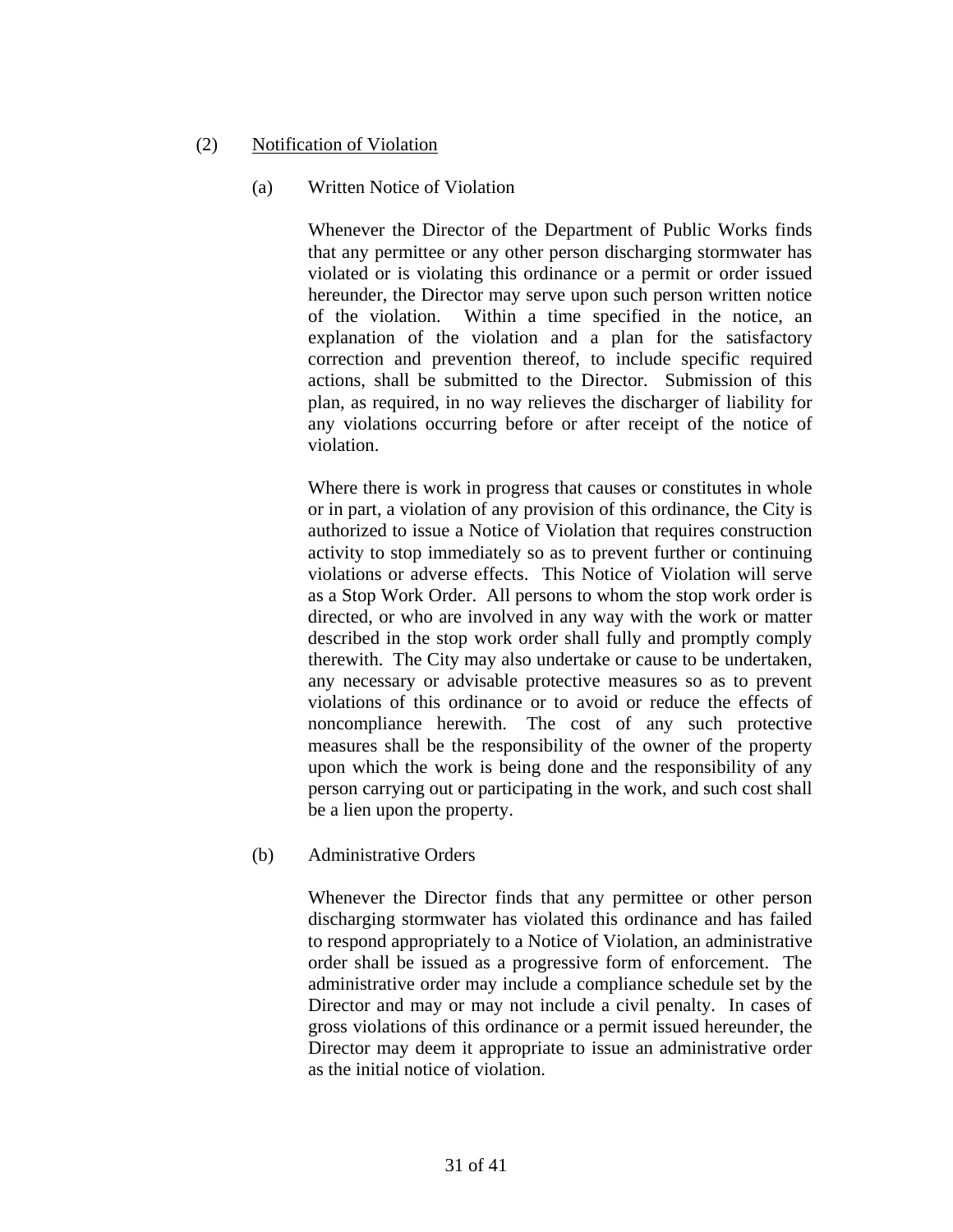### (c) Show Cause Hearing

 The Director may order any person who violates this ordinance or a permit or order issued hereunder, to show cause why a proposed enforcement action should not be taken. Notice shall be served on the person specifying the time and place for the hearing, the proposed enforcement action and the reasons for such actions, and a request that the violator show cause why this proposed enforcement action should not be taken. The notice of the meeting shall be served by registered or certified mail (return receipt requested) at least ten (10) days prior to the hearing. Failure of the violator to show up at the hearing shall result in the initiation of the proposed enforcement action.

#### 18-211 PENALTIES

### (1) Violations

 Any person who shall commit any act declared unlawful under this ordinance, who violates any provision of this ordinance, who violates the provisions of any permit issued pursuant to this ordinance, or who fails or refuses to comply with any lawful communication or notice to abate or take corrective action by the Department of Public Works, shall be guilty of a civil offense.

### (2) Penalties

 Under the authority provided in Tennessee Code Annotated §68-221- 1106, the municipality declares that any person violating the provisions of this ordinance may be assessed a civil penalty by the Department of Public Works of not less than fifty dollars (\$50.00) and not more than five thousand dollars (\$5,000.00) per day for each day of violation. Each day of violation shall constitute a separate violation.

### (3) Measuring Civil Penalties

 In assessing a civil penalty, the Director will follow the provisions of the Enforcement Response Plan (ERP) and will utilize the scoring system outlined in the ERP to set the dollar amount of the penalty. As outlined in the ERP, the Director may consider the following factors when determining the amount of the penalty:

- (a) The harm done to public health or the environment;
- (b) Whether the civil penalty imposed will be a substantial economic deterrent to the illegal activity.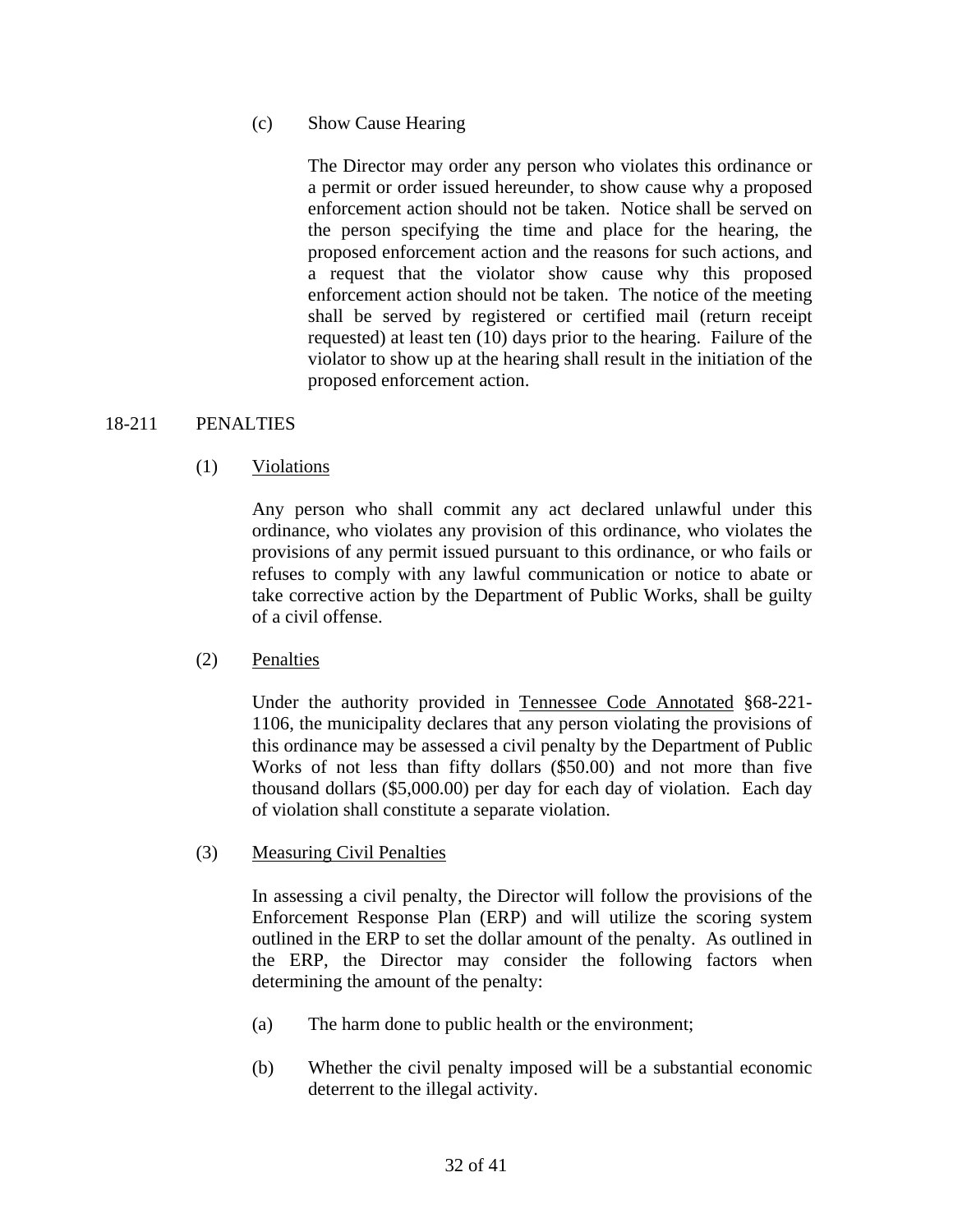- (c) The economic benefit, if any, gained by the violator;
- (d) The amount of effort put forth by the violator to remedy the violation;
- (e) Any unusual or extraordinary enforcement costs incurred by the municipality;
- (4) Recovery of Damages and Costs

 In addition to the civil penalty, the municipality may recover all damages proximately caused by the violator to the municipality, which may include any reasonable expenses incurred in investigating violations of, and enforcing compliance with, this ordinance, or any other actual damages caused by the violation.

(5) Remedies Cumulative

 The remedies set forth in this section shall be cumulative, not exclusive, and it shall not be a defense to any action, civil or criminal, that one (1) or more of the remedies set forth herein has been sought or granted.

*(6) Chronic Violators* 

### *The ERP may provide separate categories for chronic violaters.*

### 18-212 APPEALS

 Pursuant to Tennessee Code Annotated §68-221-1106(d), any person aggrieved by the imposition of a civil penalty or damage assessment as provided by this ordinance may appeal said penalty or damage assessment to the stormwater board of appeals.

(1) Stormwater Board of Appeals

 There is hereby established a Stormwater Board of Appeals (SWBA) to be composed of five residents appointed by the governing body of the City of Tullahoma. The members of the SWBA shall serve three year terms. All meetings of the SWBA shall be open to the public. The time of the meetings shall be announced to the public. A special meeting of the SWBA may be called by its chairman, provided reasonable notice to each board member is given. A record of the proceedings of all meetings of the SWBA shall be kept. The record shall be a public record and shall contain at least the following: The date of each meeting; the names of the board members present and absent; the names of the members introducing and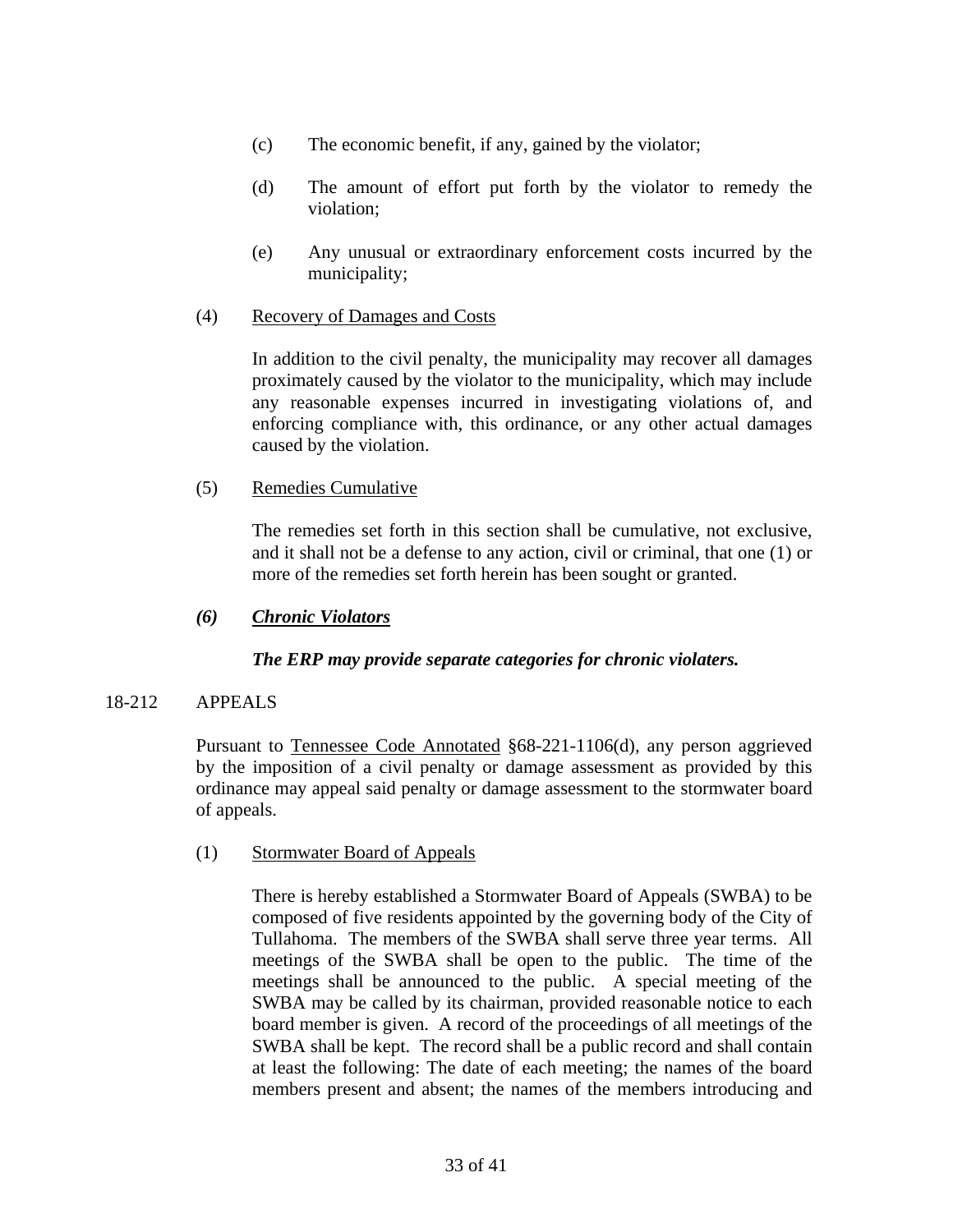seconding motions and resolutions before the board; a copy of each such motion or resolution presented; and the vote of each member thereon. The attendance of at least a majority of the members of the SWBA shall be required to constitute a quorum for the purpose of transacting business. Matters before the board shall be decided by a majority of the members present if a quorum is constituted.

 The SWBA is hereby authorized to hear and decide appeals of any order, decision or ruling of the Director of Public Works or his designee issued pursuant to these regulations. Following the hearing on an application for appeal, the SWBA may affirm, reverse, modify, or remand for more information, the order, decision or ruling of the Director of Public Works or his designee. In no event shall the SWBA issue a decision that in any way conflicts or contradicts these regulations or any other federal, state, or local laws or regulations relating to stormwater, wastewater, zoning, or planning.

(2) Appeals to be in Writing

 The appeal shall be in writing and filed with the Director of Public Works within thirty (30) days after the civil penalty and/or damage assessment is served in any manner authorized by law.

(3) Public Hearing

 Upon receipt of an appeal, the SWBA shall hold a public hearing within thirty (30) days. At least ten (10) days prior notice of the time, date, and location of said hearing shall be published in a newspaper of general circulation. Ten (10) days notice by registered mail shall also be provided to the aggrieved party, such notice to be sent to the address provided by the aggrieved party at the time of appeal. The decision of the SWBA shall be final.

(4) Appealing Decisions of the SWBA

 Any alleged violator may appeal a decision of the SWBA pursuant to the provisions of Tennessee Code Annotated, title 27, chapter 8.

#### 18-213 FUNDING MECHANISMS

 Funding for the stormwater management activities described in this ordinance may include, but not be limited to, the following:

- (1) Stormwater user's fees
- (2) Civil Penalties and Damage Assessments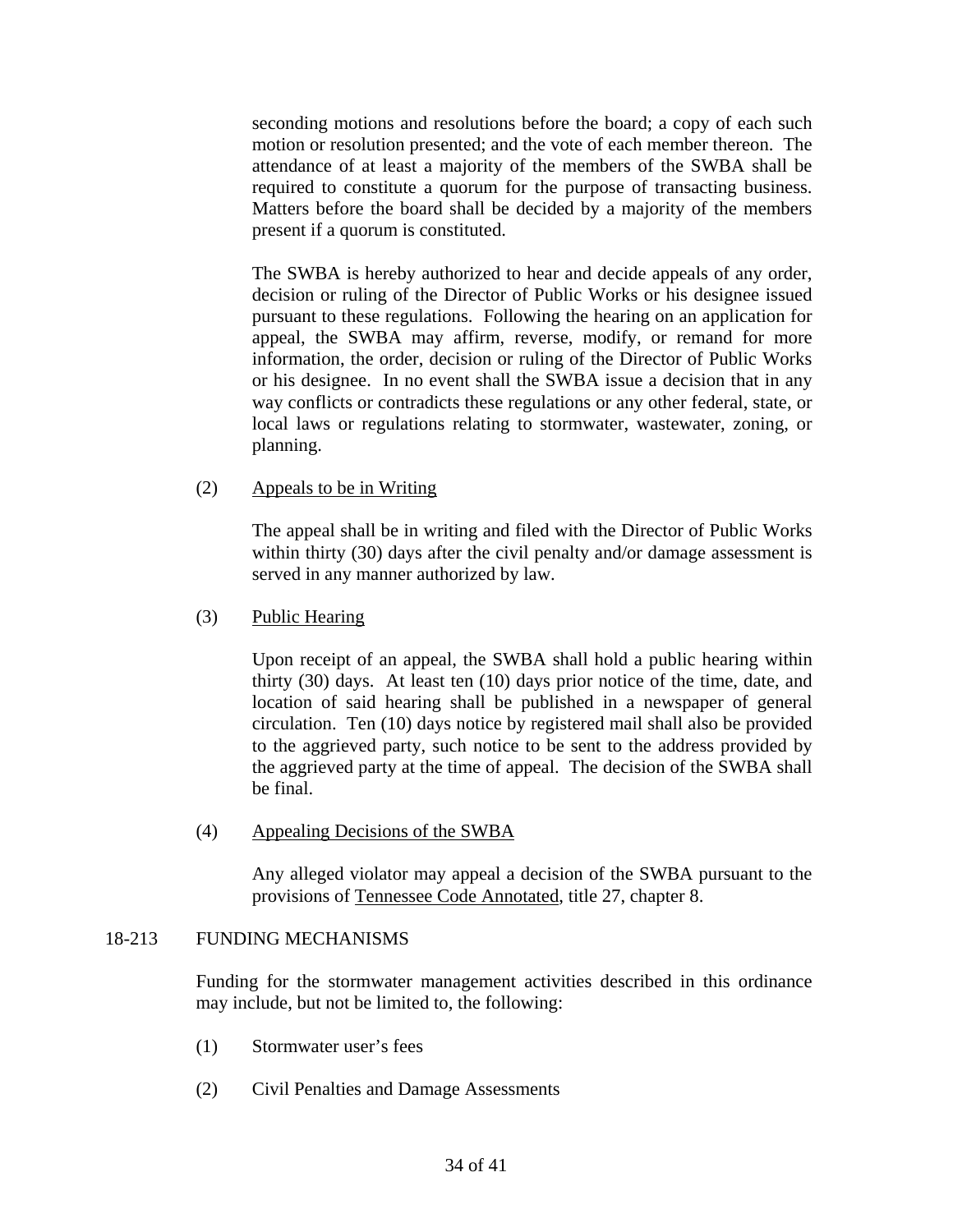- (3) Permit and Inspection Fees
- (4) Other funds or income obtained from federal, state, local, and private grants, or revolving funds, and from the Local Government Public Obligations Act of 1986 (Tennessee Code Annotated, title 9, chapter 21).

 To the extent that the above listed revenues are insufficient to construct needed stormwater drainage facilities, the cost of the same may be paid from such city funds as may be determined by the municipality's governing body.

#### 18-214 FEE SCHEDULE

(1) Permit Review and Inspection Fees

 A fee shall be assessed for each Land Disturbance and Stormwater Protection Permit as set forth in the following table:

| <b>DISTURBED ACREAGE</b> | RESIDENTIAL | COMMERCIAL/INDUSTRIAL |
|--------------------------|-------------|-----------------------|
| $0.01 - 0.99$            | \$100       | \$250                 |
| $1.00 - 4.99$            | \$150       | \$350                 |
| $5.00 - 14.99$           | \$250       | \$500                 |
| $15.00 - 29.99$          | \$400       | \$800                 |
| $30.00$ or more          | \$750       | \$1,500               |

 The review and inspection fees are based on acreage to be disturbed during the construction of the project. If a proposed acreage of disturbance is not provided, the fee will be based on the total project acreage.

### (2) Stormwater User's Fee

 The Governing Body shall have the authority to impose, by resolution, on each and every developed property in the city a stormwater user's fee. Prior to establishing or amending user's fees, the municipality shall advertise its intent to do so by publishing notice in a newspaper of general circulation in the city at least thirty (30) days in advance of the meeting of the municipality's governing body which shall consider the adoption of the fee or its amendment.

 If the Governing Body chooses to impose a stormwater user's fee, it shall be based on the establishment of an Equivalent Residential Unit (ERU). The ERU shall be the average square footage of a detached single-family residential property. The City Board shall have the discretion to determine the source of the data from which the ERU is established.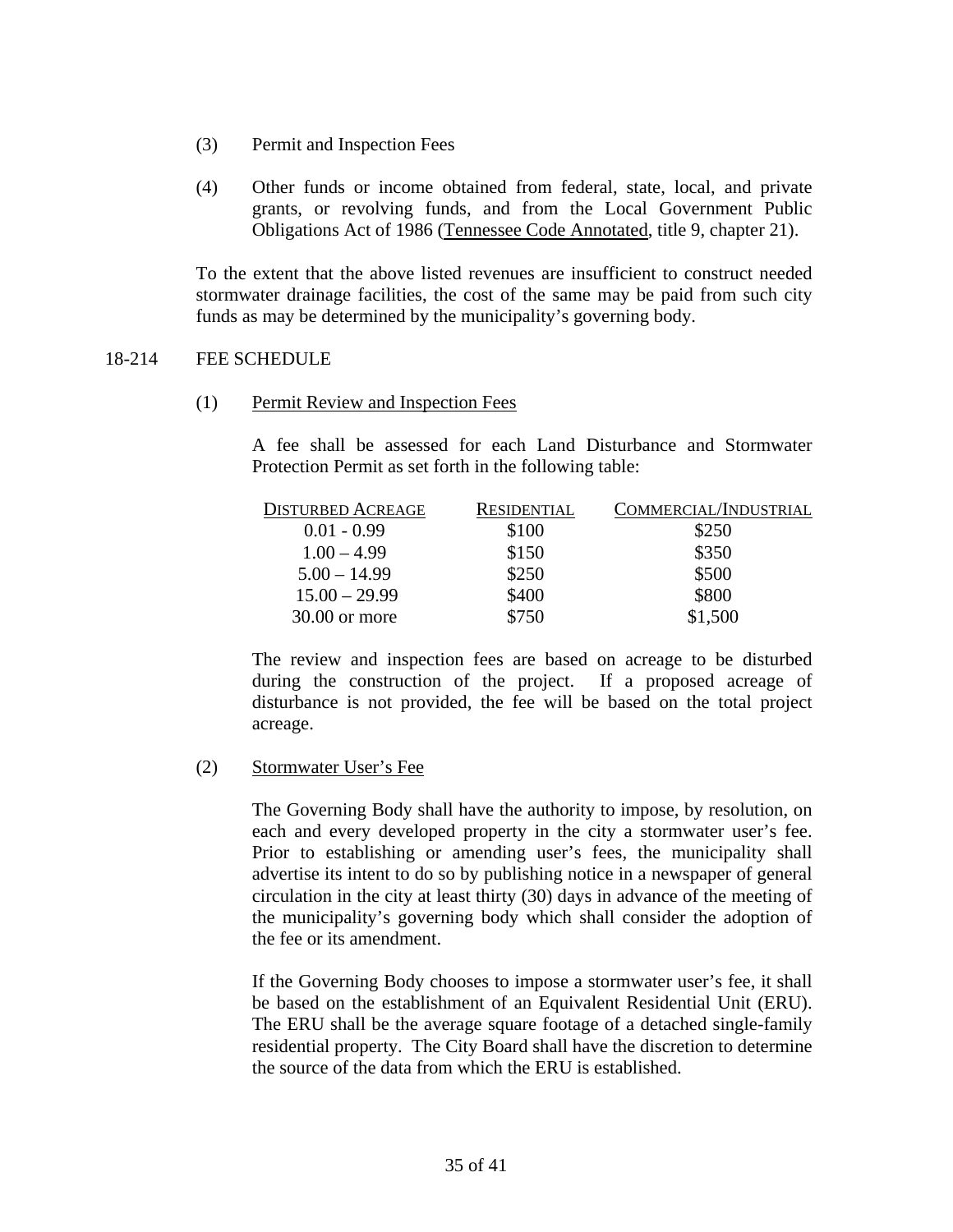(a) Property Classifications

 For purposes of determining the stormwater user's fee, all properties in the city are classified into one of the following classes:

- (i) Single-family residential property;
- (ii) Other developed property;
- (b) Single Family Residential Fee

 The municipality's governing body finds that the intensity of development of most parcels of real property in the municipality classified as single family residential is similar and that it would be excessively and unnecessarily expensive to determine precisely the square footage of the improvements (such as buildings, structures, and other impervious areas) on each such parcel. Therefore, all single family residential properties in the city shall be charged a flat stormwater management fee, equal the base rate, regardless of the size of the parcel or the improvements.

(c) Other Developed Property Fee

 The fee for other developed property (non-single family residential property) in the municipality shall be set by dividing the total square footage of impervious area of the property by one ERU and then multiplying that factor by the base rate for one ERU. The impervious surface area for other developed property is the square footage for the buildings and other improvements on the property. The minimum stormwater management fee for other developed property shall equal the base rate for single-family residential property.

(d) Base Rate

 The governing body of the municipality shall establish the base rate for one ERU. The base rate shall be calculated to insure adequate revenues to fund the costs of stormwater management and to provide for the operation, maintenance, and capital improvements of the stormwater system in the city. The base rate will be calculated by dividing the necessary annual revenues for funding the program by the total number of ERUs, as determined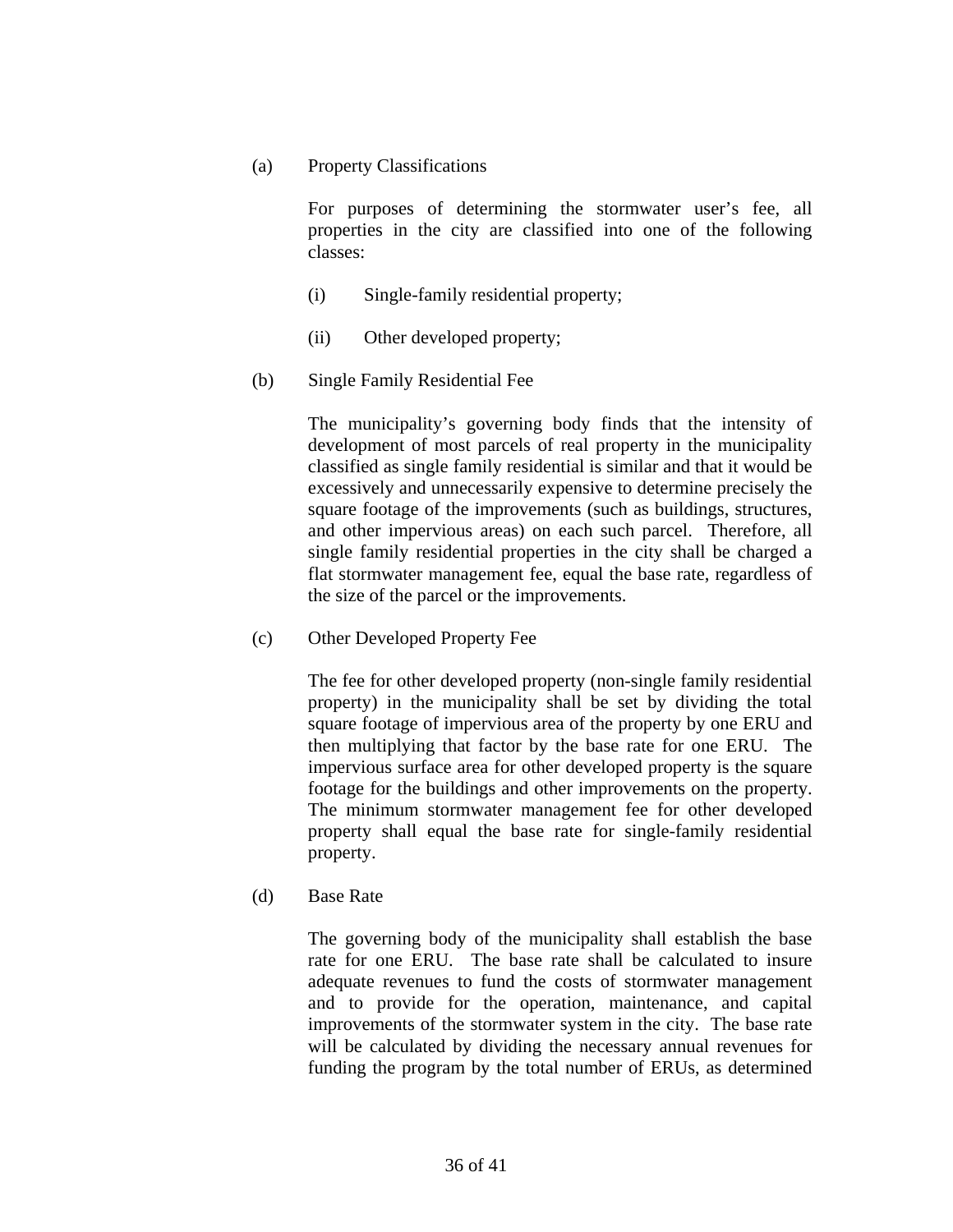by the Department, and then dividing by 12 months to make the base rate a monthly value.

(e) Adjustments to Stormwater User's Fee

 The Department shall have the right on its own initiative to adjust upward or downward the stormwater user's fee with respect to any property, based on the approximate percentage on any significant variation in the volume or rate of stormwater, or any significant variation in the quality of stormwater, emanating from the property, compared to other similar properties. In making determinations of the similarity of property, the Department shall take into consideration the location, geography, size, use, impervious area, stormwater facilities on the property, and any other factors that have a bearing on the variation. Under no circumstances shall a stormwater fee be adjusted to the point that it is below the base rate for one ERU unless the person requesting the adjustment can demonstrate that they do not discharge any stormwater to the MS4 system, in which case the stormwater fee shall be waived.

(f) Property Owner to Pay Stormwater User's Fee

 For each property for which a stormwater fee is assessed, the stormwater fee shall be paid by the owner of the property. This person shall be designated as the user of the stormwater system.

(g) Stormwater User's Fee Payment

 Payment of the stormwater user's fee shall be made in person or by mail along with the bill to which it is attached. The due date of the stormwater fee shall be as indicated on the bill. The municipality shall be entitled to recover legal fees incurred in collecting delinquent stormwater fees.

(h) Appeal of Fees

 Any person who disagrees with the calculation of the stormwater user's fee, as provided in this ordinance, or who seeks a stormwater user's fee adjustment based upon stormwater management practices, may appeal such fee determination to the Director of the Department of Public Works. The appeal shall be filed in writing and shall state the grounds for the appeal. The Director may request additional information from the appealing party. Based upon the information provided by the Department and the appealing party, the Director shall make a final calculation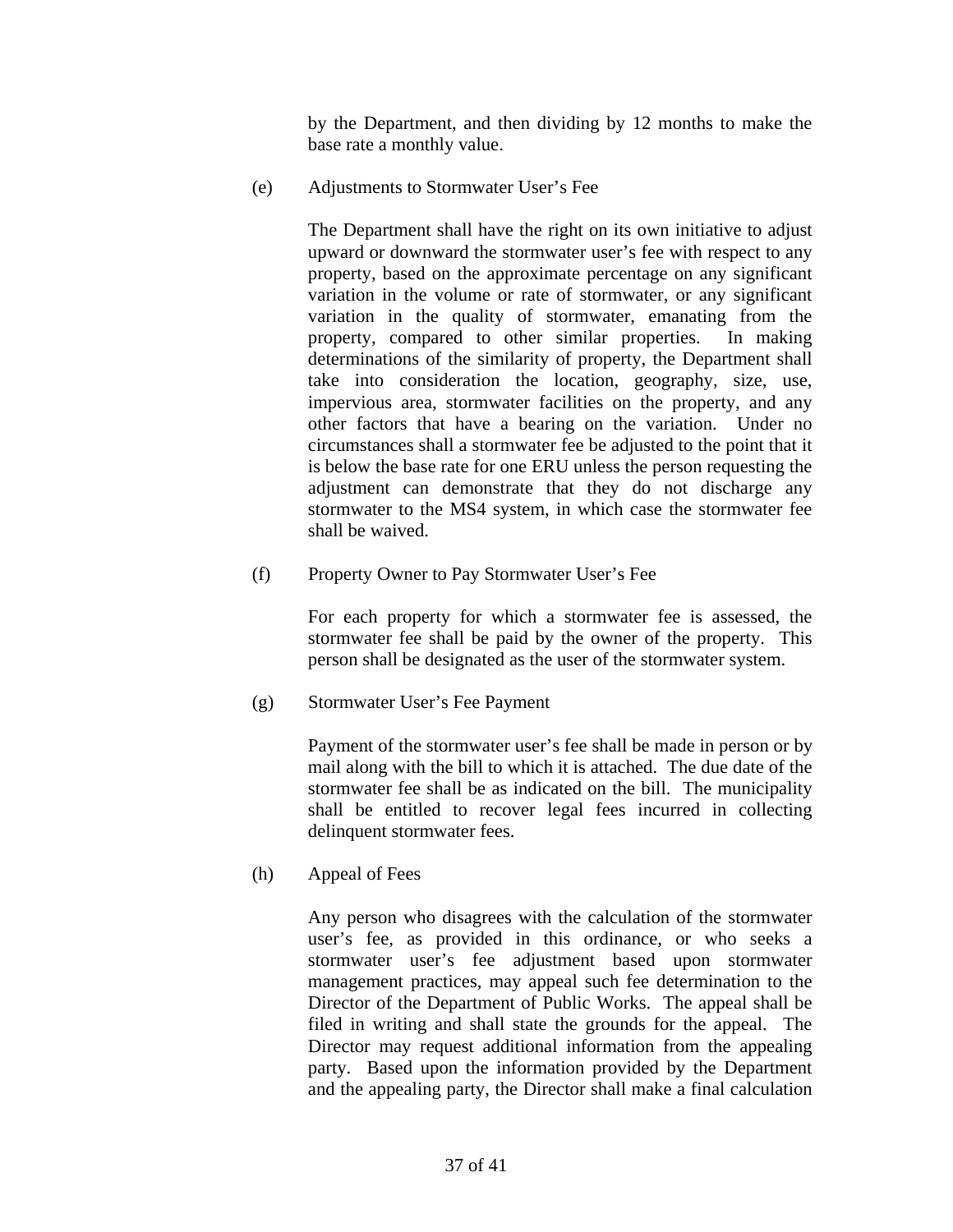of the stormwater user's fee. The Director shall notify the appealing party, in writing, of its decision.

# 18-215 FLOODWAY / FLOODWAY FRINGE REQUIREMENTS

(1) Purpose

 It is the purpose of this section to promote the public health, safety, and general welfare, and to minimize public and private losses due to flood conditions in specific areas. This section is designed to:

- (a) Restrict or prohibit uses which are vulnerable to water or erosion hazards, or which cause damaging increases in erosion, flood heights, or flow velocities;
- (b) Control filling, grading, dredging and other development which may increase erosion or flood damage;
- (c) Control the alteration of natural floodplains, stream channels, and natural protective barriers which accommodate flood waters;
- (d) Prevent or regulate the construction of flood barriers which will unnaturally divert flood waters or which may increase flood hazards.
- (2) Flood Districts

 The City of Tullahoma shall recognize two distinct flood districts within the boundaries of the municipality. The two flood districts are described as follows:

(a) Floodway District

 The floodway shall be described as that area including the channel of a river or other watercourse and the adjacent land areas that must be reserved in order to discharge the base flood without cumulatively increasing the water surface elevation. The floodway district shall be defined in one of the two following ways:

 (i) Most streams within the City of Tullahoma have been mapped by the Federal Emergency Management Agency (FEMA) to show the floodway and other flood districts. Where FEMA has established the floodway on official Community Panel Maps, then the City shall use the floodway designation provided by FEMA.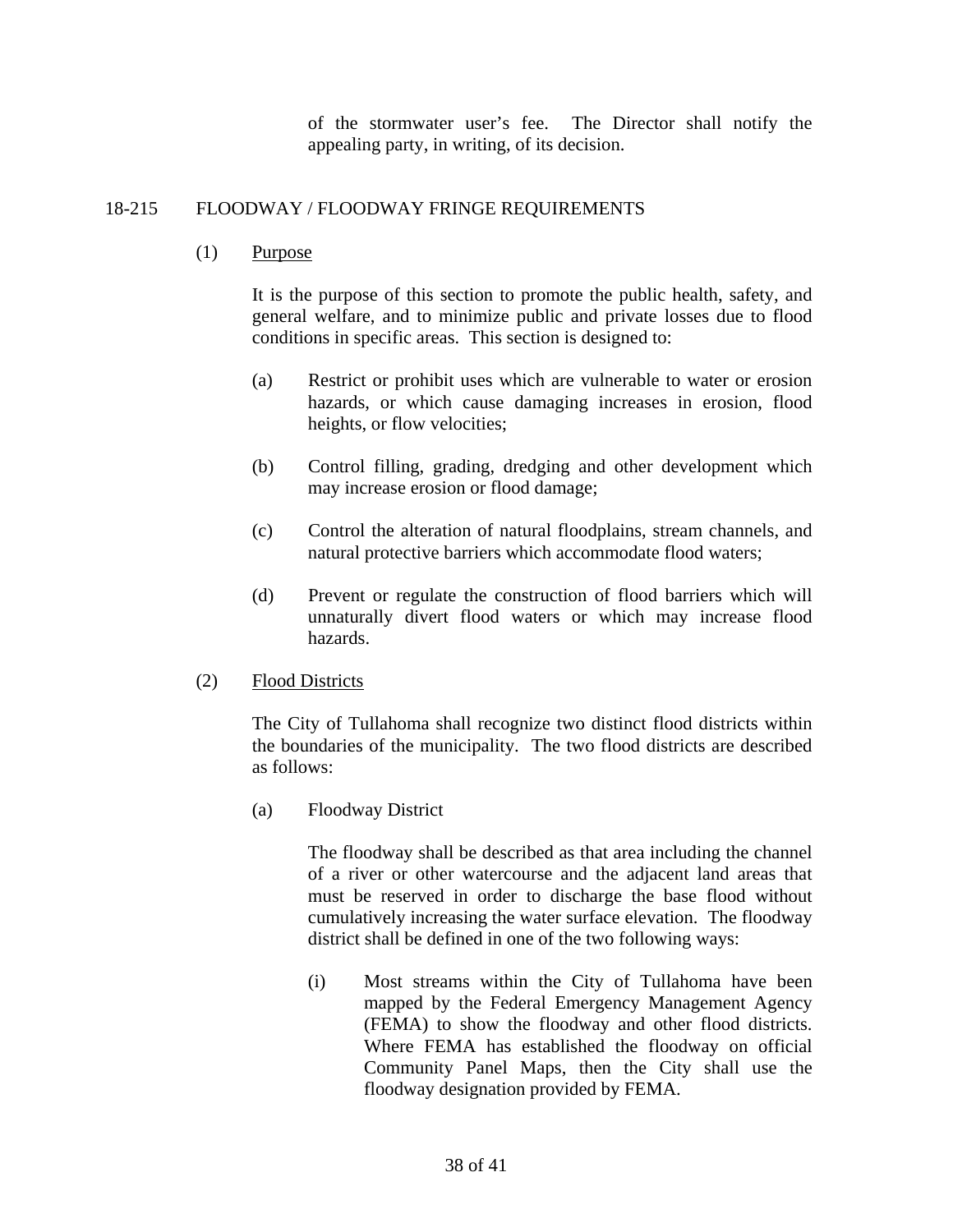- (ii) Not all streams have been mapped by FEMA to show floodway areas. For those streams where the floodway has not been mapped by FEMA, the floodway shall be defined as an area on each side of the stream that is equal to two widths of the stream. The floodway area shall be measured from the edge of water when the stream is at normal flow conditions.
- (b) Floodway Fringe District

 The floodway fringe district shall be described as the area between the floodway boundary and the 100-year floodplain boundary. The flood fringe district shall be defined in one of the two following ways:

- (i) Most streams within the City of Tullahoma have been mapped by FEMA to show the 100-year floodplain boundary and the floodway. Where FEMA has established the 100-year floodplain boundary on official Community Panel Maps, then the City shall use the flood fringe designation provided by FEMA.
- (ii) Not all streams have been mapped by FEMA to show the 100-year floodplain areas. Areas designated as Zone A on the Community Panel Maps are an approximation of the 100-year floodplain boundary, but no base flood elevation has been established. For those areas designated on the Community Panel Maps as Zone A, the 100-year floodplain shall be designated as an area that extends 100 feet, in every direction, beyond the Zone A area shown.

 The area designated as Floodway Fringe on unmapped streams may be challenged by the applicant for any Land Disturbance and Stormwater Protection Permit. The applicant may choose to determine a Base Flood Elevation for the area using one of the methods described in FEMA Manual 265, titled "Managing Floodplain Development in Approximate Zone A Areas – A Guide for Obtaining and Developing Base Flood Elevations", dated April 1995. All data utilized to obtain the Base Flood Elevation shall be submitted to the Department of Public Works for review and approval.

(3) Generally Acceptable Uses in Flood Prone Districts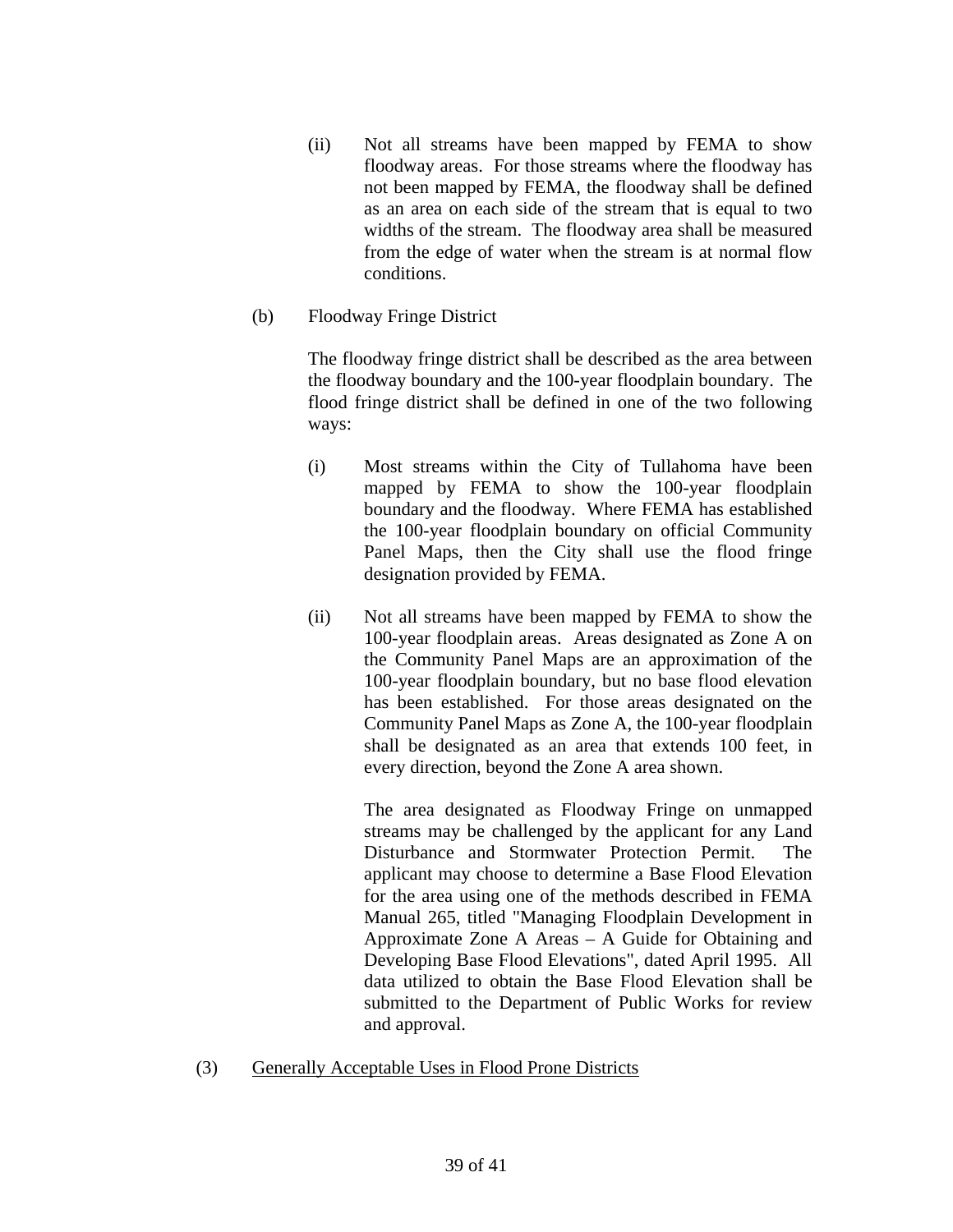All land disturbing activities require that a permit application be submitted to the Department of Public Works, but in general, the following types of activities will be considered for approval within flood prone districts:

(a) Floodway District

 Land use activities are highly restricted within floodway districts. Only land use activities that do not result in a restriction to the flows of the floodway will be accepted. Typical uses that can be approved within the floodway district include projects such as sidewalks, underground utilities, and certain types of recreational facilities. Land disturbance activities that fall within the buffer zone requirements of Section 4.4 (p) of this Ordinance must receive a buffer zone variance to develop property within the buffer zone.

(b) Flood Fringe District

 Land disturbance activities are much less restricted within the flood fringe district but will require that certain conditions be met as a part of the development. Land use activities in the flood fringe district can include the construction of structures, including those that are intended for housing purposes.

(4) Permit Requirements

 All proposed land disturbance activities within either of the flood districts will require that a Land Disturbance and Stormwater Protection Permit be issued prior to the start of construction. In addition to the requirements of Section 4.3 of this Ordinance, the following information shall be provided with the permit application:

(a) Floodway District

 For proposed developments within the floodway district to be considered, the application must satisfactorily demonstrate that the project will have no effect on the base flood elevations of the floodway either during or after construction. Developments that include above ground structures or fill material will not generally be accepted.

(b) Flood Fringe District

 For proposed developments within the flood fringe district, the application shall demonstrate how the following conditions will be met: